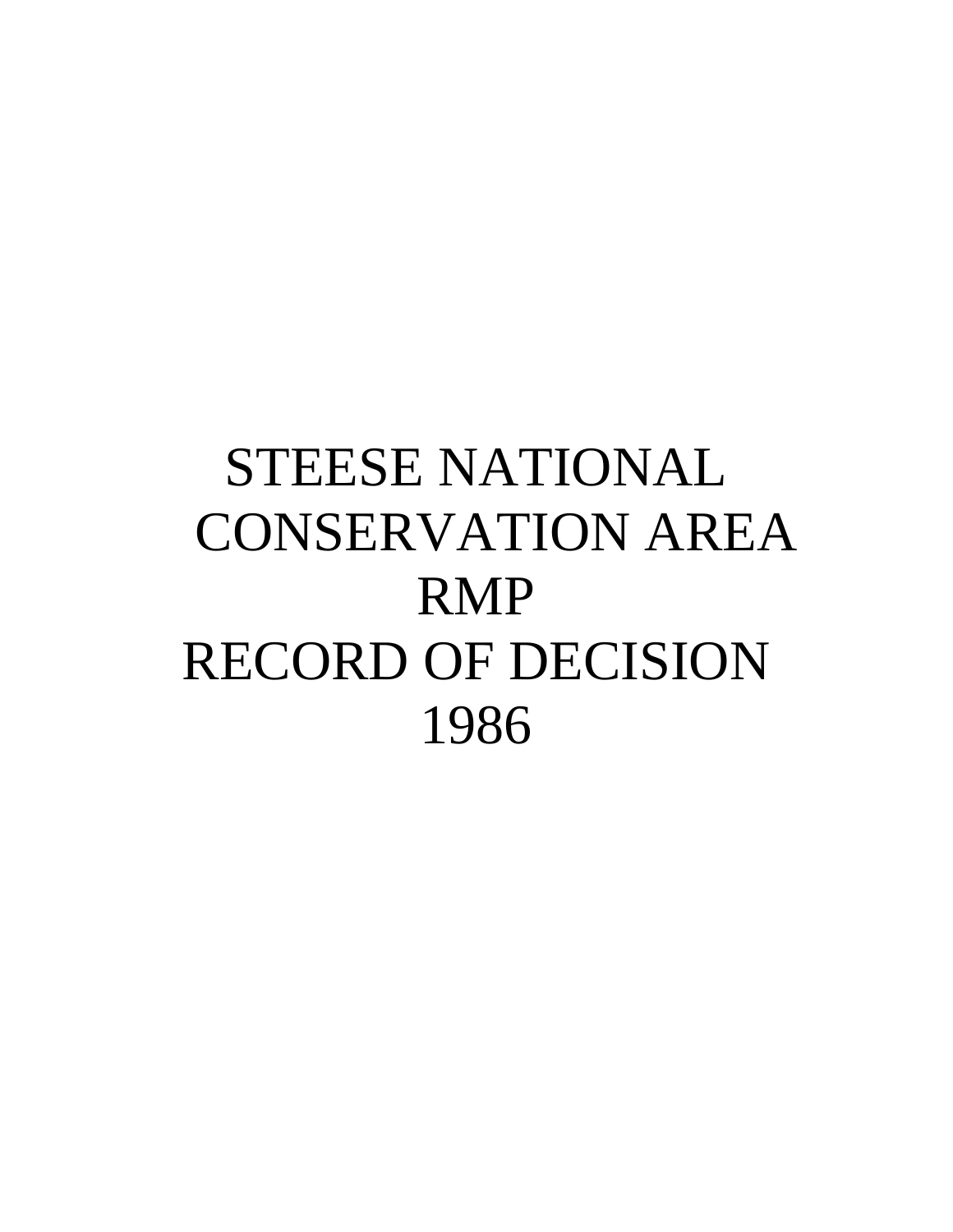This document was created from a scanned copy of the original document and then digitized. Although we tried our best to reproduce the original information, this document may contain slight errors and artifacts due to the conversion process.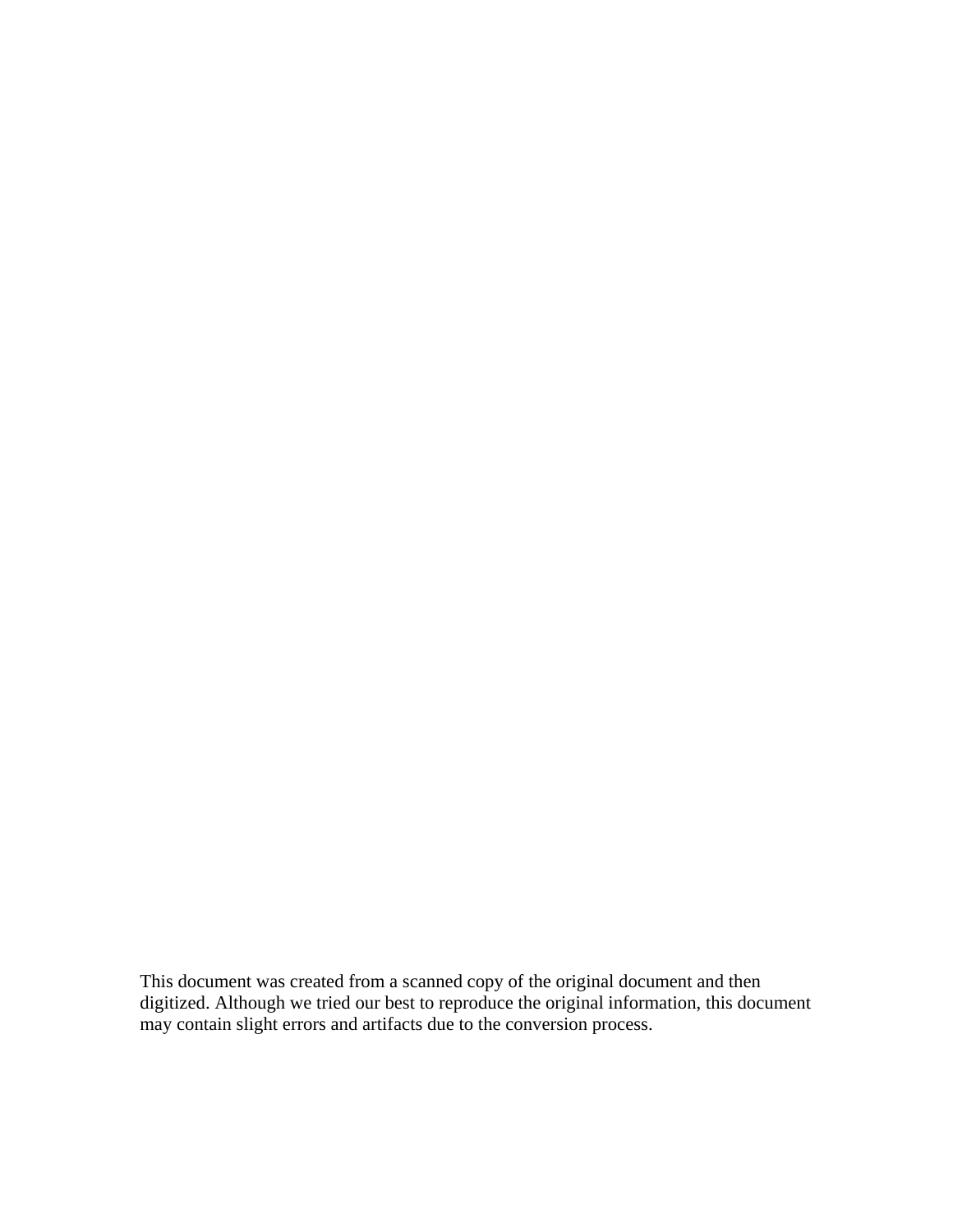RECORD OF DECISION RESOURCE MANAGEMENT PLAN FOR THE STEESE NATIONAL CONSERATION AREA

BUREAU OF LAND MANAGEMENT FAIRBANKS DISTRICT OFFICE February 6, 1986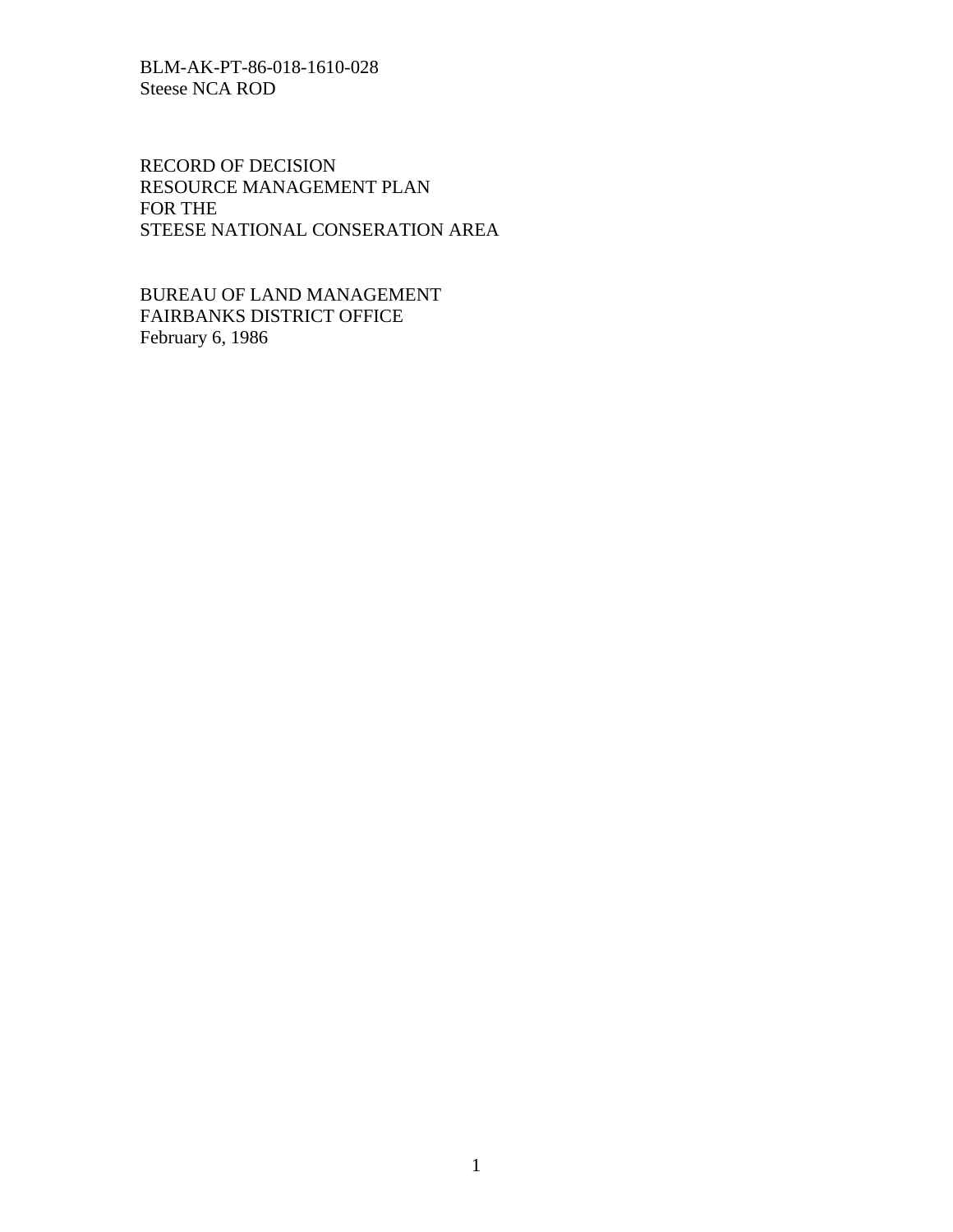# RECORD OF DECISION Steese National Conservation Area Resource Management Plan Yukon Resource Area Fairbanks, Alaska

This document identifies the decisions reached by the Bureau of Land Management (BLM) for managing 1.2 million acres of public land within the Steese' National Conservation Area. The decisions are presented in the enclosed Resource Management Plan.

#### Alternatives considered and Analyzed

Six land use alternatives were considered and. analyzed. in .. the final environmental impact statement. The six alternatives analyzed are :

The proposed Plan - a balance of management opportunities; Alternative A -continuation of present management; Alternative B -increase of the present level of resource protection; Alternative C -a wider range of use opportunities than at present; Alternative D -the widest range ,of human use of the area; and Alternative E -a modification of alternative D with special emphasis on resource protection

In response to the Governor's review, the proposed Plan has been modified to ensure consistency with the plans, policies, and programs of the state of Alaska. The portions of the Resource Management Plan that have been modified are identified by asterisk in this document.

The proposed Plan has been determined to be the environmentally preferable alternative. This alternative was developed and selected to emphasize' protection of caribou range, to improve the quality of Birch Creek and to provide for a variety of resource uses where consistent with maintenance of environmental quality, multiple use management and sustained yield. All practicable means to avoid or minimize environmental harm have been incorporated into the Resource Management Plan.

The implementation plan and the monitoring and evaluation standards and intervals are found on the last six pages of the RMP. Minor changes to the final EIS and its bibliography are also attached.

The enclosed Resource Management plan for the Steese National Conservation Area, as revised herein, is approved. This document meets the requirement for a Record of Decision as provided in 40 CFR 1505.2.

Signed: Mike Penfold, BLM State Director February 2, 1986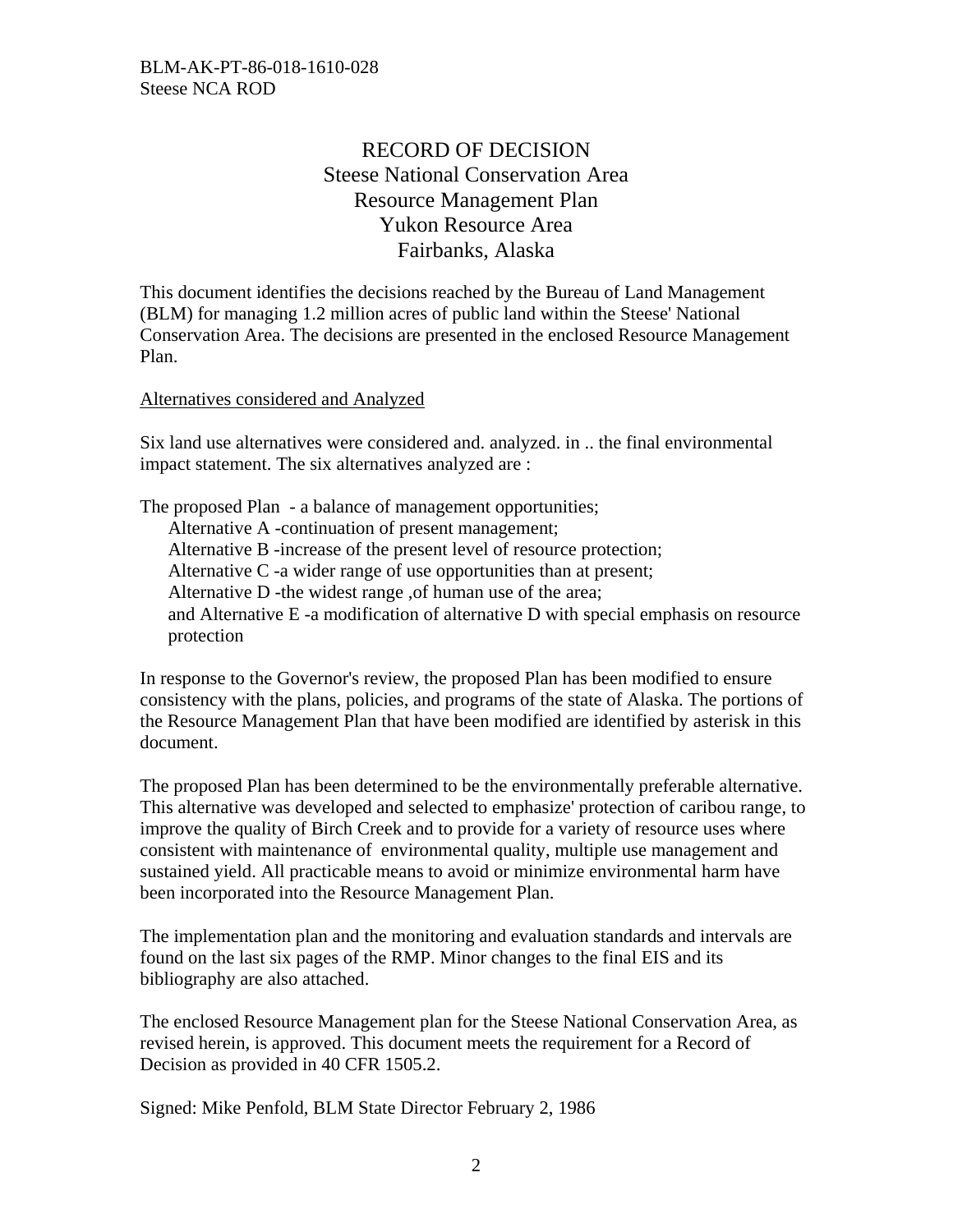## Goals and Objectives **Overview**

The purpose of the Steese National conservation Area Land Use Plan is to provide the Bureau of Land, Management and the public with guidelines for protecting the quality and managing the use of the conservation area. The actions recommended in this plan are a result of policy considerations, detailed technical work, an analysis of both completed and ongoing studies and reports, and an evaluation of public comments.

This land use plan helps to place resource opportunities, needs, and problems into proper perspective and to provide a basis for the orderly development and implementation of resource conservation, preservation, management, and use. This plan is designed to be a dynamic tool for resolving critical issues and problems.

The Steese National Conservation Area (SNCA) as established by Congress through the Alaska National Interest Lands Conservation Act (P .L. 96-487 ANIIJCA). The Act provides for a program of multiple use and sustained yield and for the maintenance of environmental quality. Special values to be considered in planning and management of the area are Birch Creek and caribou range.

The plan is designed, to protect the wild and scenic qualities of Birch Creek National Wild River and to improve its water quality over the next several years. Such improvement, however, will be somewhat dependent on activities on Birch Creek and its tributaries outside the SNCA on both State and federal mining claims.

Within the framework of this plan, crucial caribou calving grounds and Dall sheep habitat would remain closed to mineral entry in order to protect their natural and undisturbed qualities. Other important wildlife habitats would also be given protection through management actions within the semi-primitive management units.

Where consistent with the protection of Birch Creek and of caribou range, opportunities for the multiple use of natural resources would be provided. Two of the primary uses of the SNCA are recreation and mineral development. Diverse recreational opportunities would be available, ranging from backcountry non-motorized uses within the primitive areas to off-road vehicle uses within the semi-primitive areas. The several productive placer mines within the SNCA evince the highly mineralized character of the Area. Considerable interest has been generated by the known occurrence of unknown quantities of tungsten, a strategic mineral.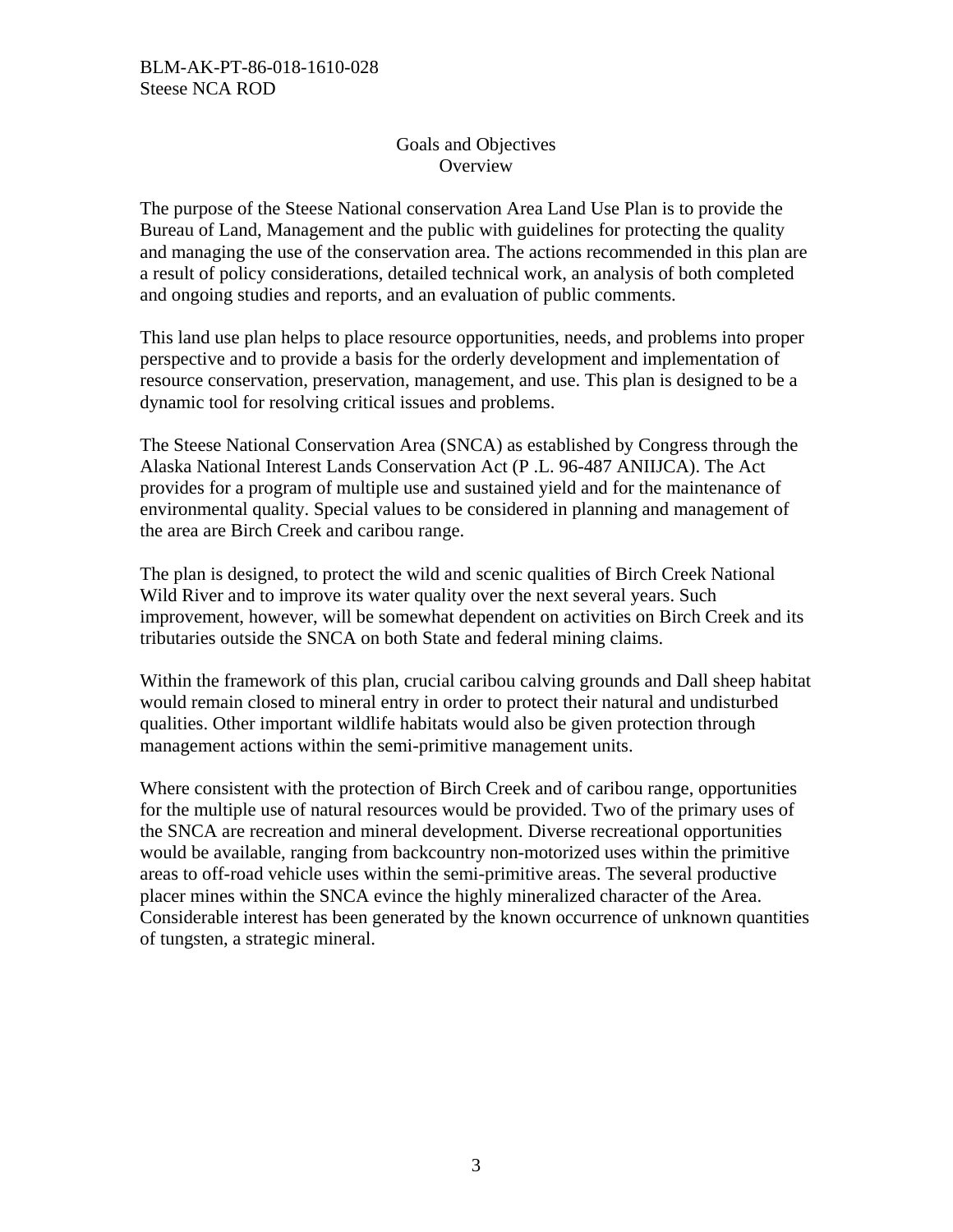The overall management strategy of the SNCA under this plan is intended to complement the management of the White Mountains National Recreation Area to the west as well as that of the Yukon Flats National Wildlife Refuge to the north, of the Yukon/Charley Rivers National Preserve to the east, and of adjacent State lands.

## Goals and Objectives

Goals and objectives for this plan reflect the requirements of ANILCA, the act which established the SNCA. Resource potentials have been examined from both a regional and national perspective.

GOAL 1: Improve the water quality of Birch Creek NWR.

OBJECTIVES:

- Develop guidelines for mitigation of water. quality degradation.
- Maintain State water quality standards for the currently clear-flowing tributaries, such as, Harrington Fork, Clums Fork, Sheep Creek, South Fork Birch Creek.

GOAL 2: Manage present and historical caribou habitat as a primary land use.

## OBJECTIVE:

- Manage historical caribou range to meet; Alaska Department of Fish and Game goals and objectives.
- GOAL 3: Manage lands consistent with multiple use principles and maintenance, of environmental quality.

OBJECTIVES:

- Manage Birch Creek and associated values in a manner consistent with the Birch Creek NWR Plan.
- Protect existing viewsheds along Birch Creek NWR.
- Improve access to recreational opportunities.
- Maintain or improve habitat to support viable self-sustaining populations of fish and wildlife.
- Provide for quality hunting, trapping, fishing, and wildlife viewing.
- Protect primitive recreation values in 1) the Mount Prindle/Lime Peak area, and 2) along the Pinnell Mountain Trail.
- Provide Research Natural Areas dedicated to scientific study of selected typical and/or unusual natural phenomena identified as type needs in the Ecological Reserve System.
- Provide opportunities for ORV use where compatible with fish, wildlife, and recreation objectives.
- Facilitate environmentally sound mineral development in a multiple use context.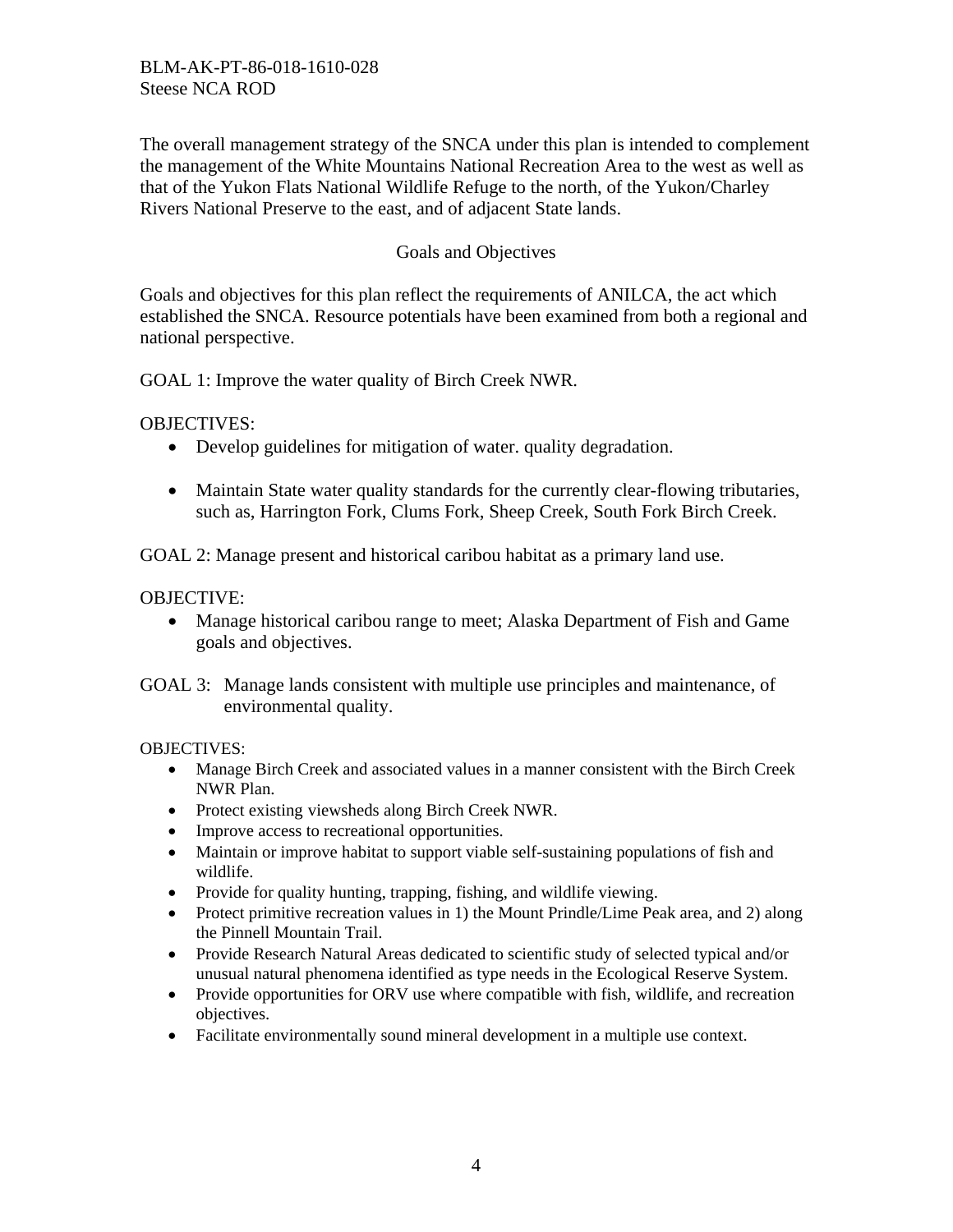#### MULTIPLE USE MANAGEMENT PRESCRIPTIONS

#### Introduction

This section describes the management decisions with their related terms and conditions which define the combination of allowable resource uses and levels of production or protection, the program constraints and the general management practices to be followed in managing the various public land resources within the Steese National Conservation Area. Based on management prescriptions, the SNCA has been divided into six management units: primitive, Semi-Primitive Motorized Restricted; Semi-Primitive Motorized Special, Semi-Primitive Motorized, Research Natural Areas, and the Birch Creek National Wild River Corridor. These management units are delineated on the "Proposed Plan" map in the map pocket. Each of these management units has a multiple use management prescription which is appropriate to the resource capabilities and management intent for that unit.

Within the Primitive Management Unit, the intent is to maintain existing primitive values. The major resource use will be non-motorized recreation except for snowmobile use in the winter.

In the Semi-Primitive Motorized Restricted Management Unit, a somewhat wider range of uses, including the use of off-road vehicles, will be allowed. However, in order to ensure protection of crucial caribou and Dall sheep habitat, mineral development will not be allowed.

Mineral development will be allowed in the Semi-Primitive Motorized Special Management unit but only with special stipulations specifically designed to protect wildlife and recreational values.

The Semi-Primitive Motorized Unit will allow for the greatest range of resource uses, including mineral development with standard BLM stipulations for environmental protection.

Research Natural Areas make up a management unit devoted to scientific research. Except for hiking no other uses will be allowed.

The Birch Creek NWR Corridor is managed under the Wild and Scenic Rivers Act (Public Law 90-542) to protect and enhance scenic, recreational, fish and wildlife, and similar values. An approved River Management Plan covers this management unit. Throughout this plan the phrase, "Birch Creek NWR Corridor," is used to indicate the lands within the NWR boundaries as defined in the Birch Creek NWR Plan.

The only practice which is not defined in terms of the management units is fire management. Fire management options are drawn from the Alaska Interagency Fire Management Plan: Upper Yukon-Tanana Planning Area. The assignment of protection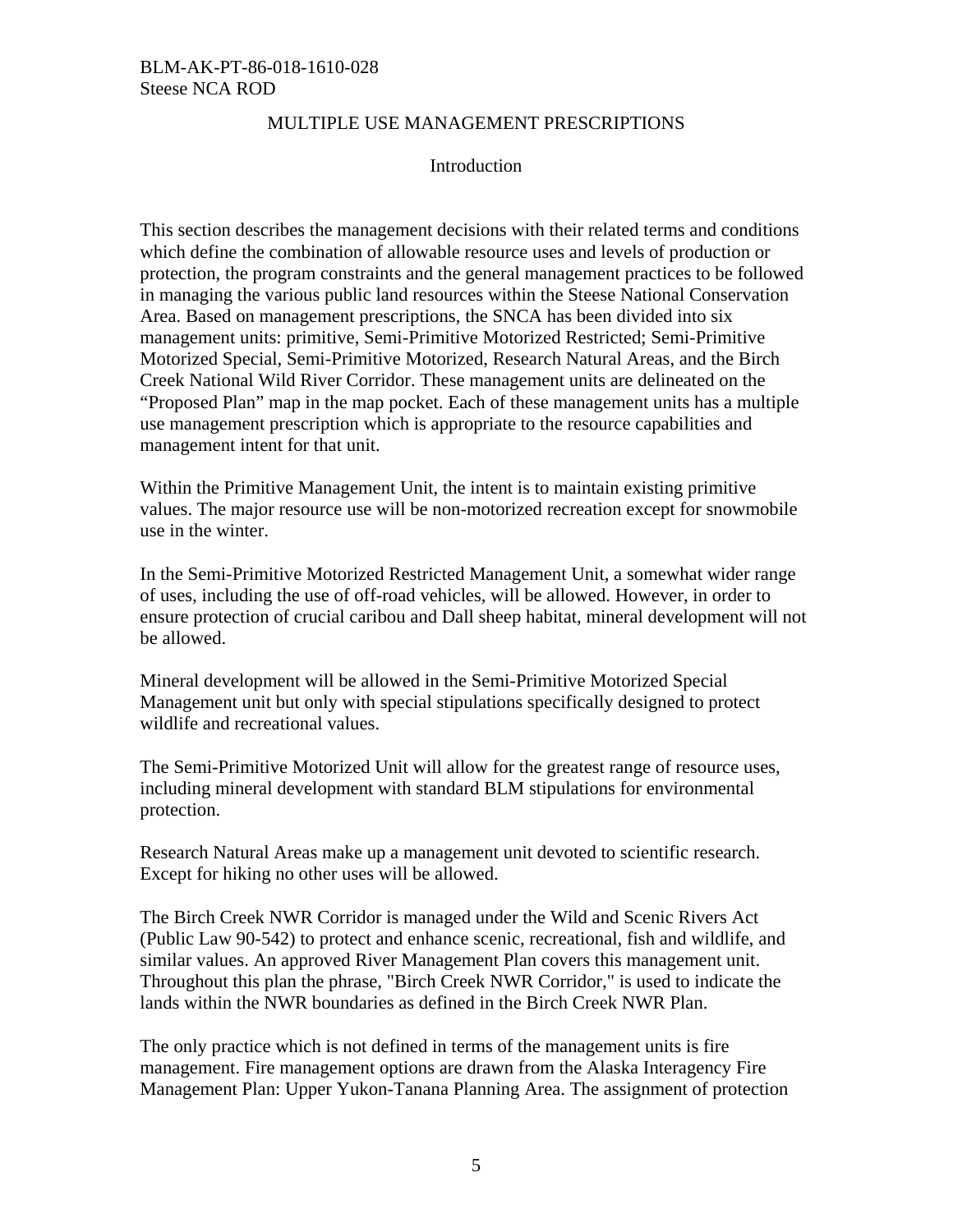levels is based on criteria, such as natural barriers to fire spread, which may not be useful in defining boundaries for other management practices. However, there are no conflicts between the multiple use management prescriptions in this plan and the Alaska Interagency Fire Management Plan.

## **Prescriptions Common to All Management Units**

Although this plan divides the SNCA into six management units, several management prescriptions will be put into practice throughout the Area. These common prescriptions are described below.

## RECREATION MANAGEMENT

Management Direction

PROTECTION OF IMPORTANT RECREATIONAL VALUES. Important recreational resource values that make the SNCA unique will be protected. These values include outstanding scenic vistas of high mountain terrain, primitive areas with virtually no evidence of manmade improvements, wildlife viewing opportunities, high ridge hiking opportunities along unmarked trails, unique landforms and geologic features, hunting opportunities, and outstanding opportunities for winter use of remote backcountry through a system of primitive cabins.

RECREATION FACILITIES. The need for new recreational sites, such as campgrounds, trailheads, parking, float-trip staging areas, .etc., within the SNCA will be assessed. Areas of expansion and development of summer and winter trail opportunities will be identified. These will include short trail hiking opportunities from Birch Creek. associated with river floating trips in the following drainages: South Fork of Birch Creek, Big, Windy Creek, and Sheep Creek. Additional trails may later be identified for development.

A remote cabin program will be established and. a system of cabins will be constructed which will accommodate recreational uses such as float boating, dog mushing, backcountry hiking, and winter uses, etc. A winter trails system associated with the proposed cabin program will be identified for the North Steese Area.

Trails and recreational development will be located to avoid conflicts with crucial wildlife habitat and environmentally sensitive areas. Trail development will include: ( I) developed trailheads with signs, maps, mileage, and other user information; (2) use of, wood posts or rock cairns to identify trail routes; (3) boardwalks as necessary if wet areas cannot be avoided; (4) a system of public use shelter cabins at appropriate locations, and (5) informational maps, brochures, and similar items desirable for public use.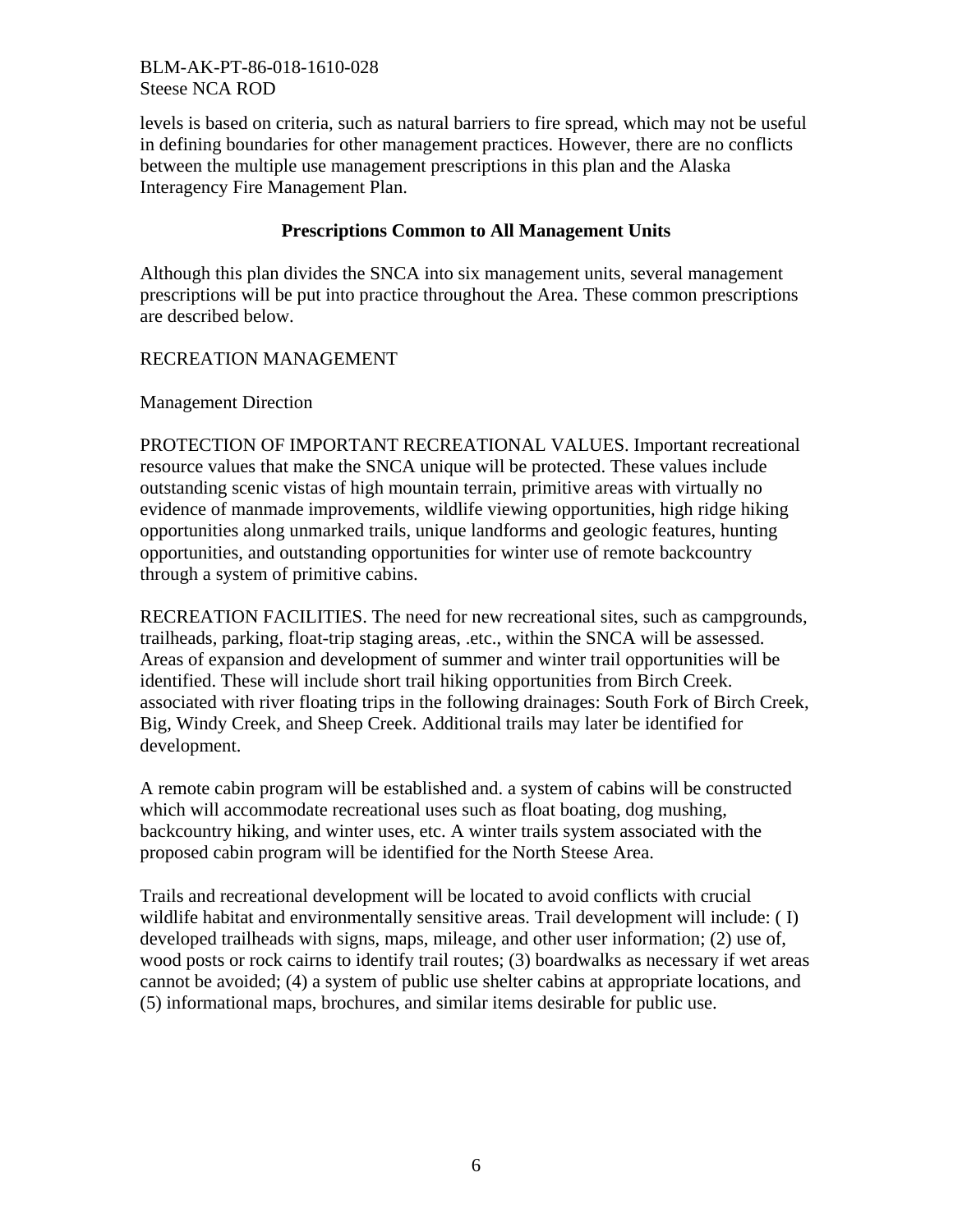HUMAN RECREATIONAL USE OF FISH AND WILDLIFE. Opportunities for fishing, wildlife viewing, hunting, and trapping will be provided by improving access and management while recognizing the environmental protection.

VISITOR USE MANAGEMENT AND INFORMATION. Public information and interpretation will be provided through development of signs, brochures, and maps. These will include: (1) visitor information signs at trailheads; (2) maps, brochures, and interpretive information for public hand-out; and (3) signs and brochures on bear safety.

Special Recreation Use Permits are required for commercial uses such as commercial outfitting and guiding and commercial river trips, etc.

Visitor use will be monitored to evaluate use patterns, needs, and impacts. This will be accomplished through the use of aerial reconnaissance in primitive areas, traffic counters in developed vehicle access areas, and visitor registers on trails.

## Rationale

The SNCA is bisected by the Steese Highway. This accessibility means that the present and anticipated future growth in the Fairbanks area will result in increasing demands on the SNCA, particularly for recreational purposes. Expansion of opportunities associated with Birch Creek, the major recreation attractor, will be most beneficial to the public.

Fish and wildlife values are also important recreational attractors, and proper management of these values will contribute greatly to public enjoyment.

## WILDLIFE HABITAT MANAGEMENT

## Management Direction

The primary emphasis of the wildlife habitat management program will be habitat protection, maintenance and improvement. The priority species will be caribou, Dall sheep, fish, and the peregrine falcon (an endangered species). The wildlife habitat management program will be implemented in cooperation with the Alaska Department of Fish and Game and U.S. Fish and Wildlife Service/Endangered Species Office.

Identification and monitoring of wildlife distribution, movements, and use areas will be done, through the use of ground and aerial surveys. Information gained will be used to assess the effects of various land use activities, to determine habitat condition and trends, and to formulate measures to mitigate possible adverse effects on wildlife from land uses such as mining, roads, and trails.

HABITAT PROTECTION. Habitat protection in the SNCA will emphasize protection of crucial habitats. Crucial habitats are wildlife use areas which are necessary for perpetuation of the species or population and which provide an essential element of the life cycle for that species or population. Crucial habitats for caribou and Dall sheep, as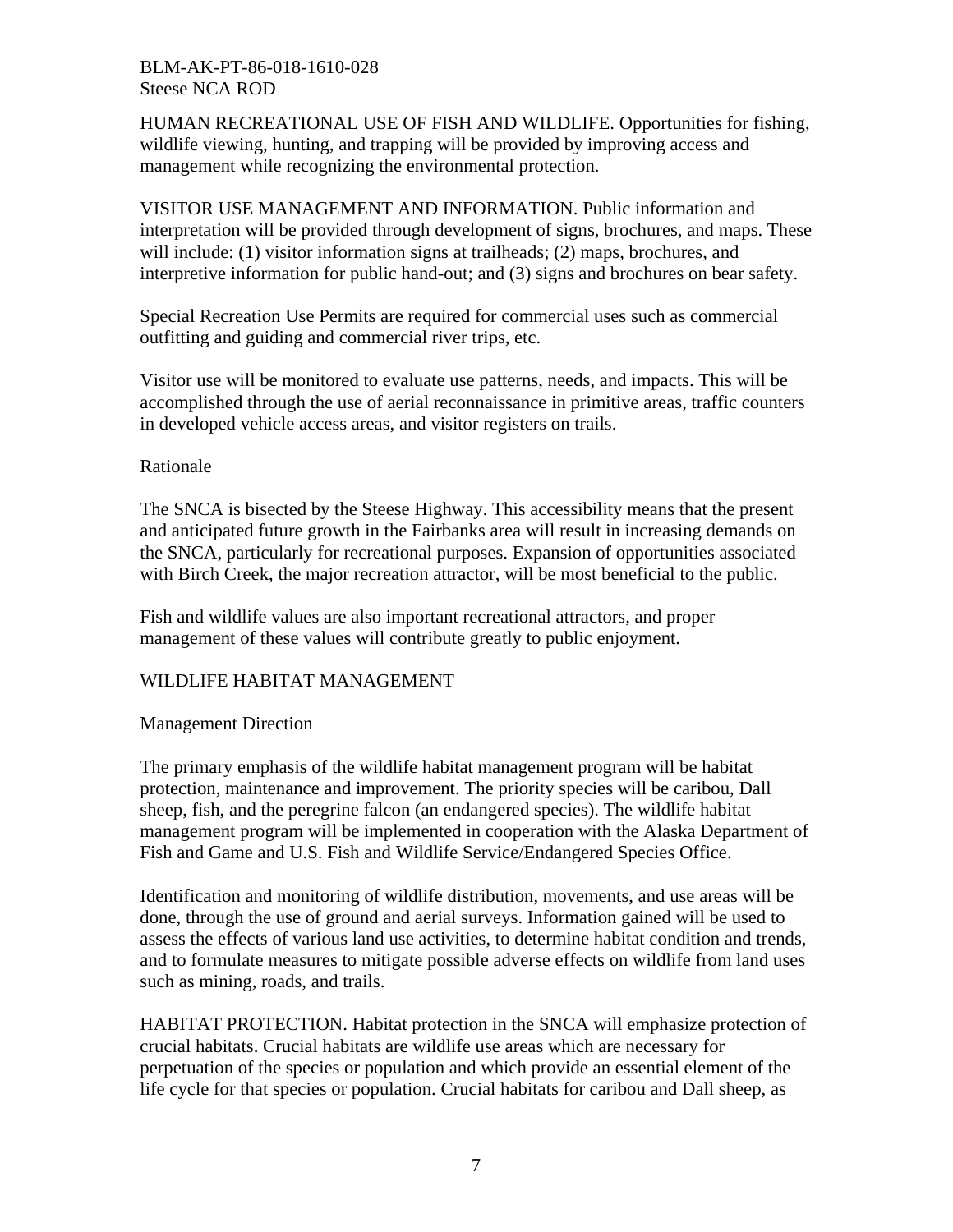well as for other wildlife species within the SNCA, are listed in Table 9-1. Crucial habitats will be protected through the avoidance or mitigation of possible adverse effects of land use activities and by closing specific areas to mineral development. Areas which will be closed to mineral entry include crucial caribou calving areas in the South Steese and crucial Dall sheep habitat. The Birch Creek NWR encompasses the presently known nesting habitat for the peregrine falcon, and this area is also closed to mineral entry.

When specific land use actions are proposed in the Semi-Primitive Units, mitigating measures to avoid or minimize possible adverse effects will be developed through the environmental assessment process, as required by the National Environmental Policy Act, and, in the case of locatable minerals, by the Surface Management Regulations (43 CFR 3809). As a result of this process, restriction or alteration of timing, location, and extent of a proposed land use activity may be required to avoid or minimize adverse effects. Table 9-2 shows crucial habitats and timeframes that aerial and surface use restrictions may be required in the crucial use, areas. For example, restrictions may include 1,500 foot minimum altitude for aircraft and one mile horizontal surface distance from crucial habitat. Rehabilitation of disturbed areas will be required to facilitate stabilization and recovery of vegetation.

Caribou range was identified by Congress as a special consideration in the SNCA. Emphasis will be placed on managing the area to maintain the opportunity for the Fortymile caribou herd to utilize both present and historical use areas. In addition to previously mentioned habitat protection measures, future access routes, when feasible, will be consolidated with existing roads and trails within transportation corridors. These corridors will be intensively managed to minimize any potential "barrier effect" on caribou movements. Transportation corridors may also be subject to surface use restrictions to avoid conflicts with caribou movements at crucial times.

HABITAT IMPROVEMENT. Habitat improvement for moose and other species is provided for on a long-term basis through management of wildfire as prescribed in the Alaska Interagency Fire Management Plan: Upper Yukon-Tanana Planning Unit. Additionally, prescribed burns may be used to reestablish or improve habitat for moose and other species. Areas to be considered for prescribed burns include, but are not limited to, Preacher Creek, the North Fork of Preacher Creek, and Rock Creek. Over the next ten years, a minimum of four prescribed burns will be conducted within the SNCA, each improving at least 7,500 acres of habitat for moose and other species.

## Rationale

The SNCA contains a wide variety of wildlife species, including one federally listed endangered species (peregrine falcon). Protection of Endangered Species is required by the Endangered Species Act, and ANILCA requires that caribou range be given special consideration in this plan. Dall sheep are given special consideration because of their priority as a game and viewing species and because of their sensitivity to disturbance. Other species will receive protective consideration through surface use and occupancy restrictions.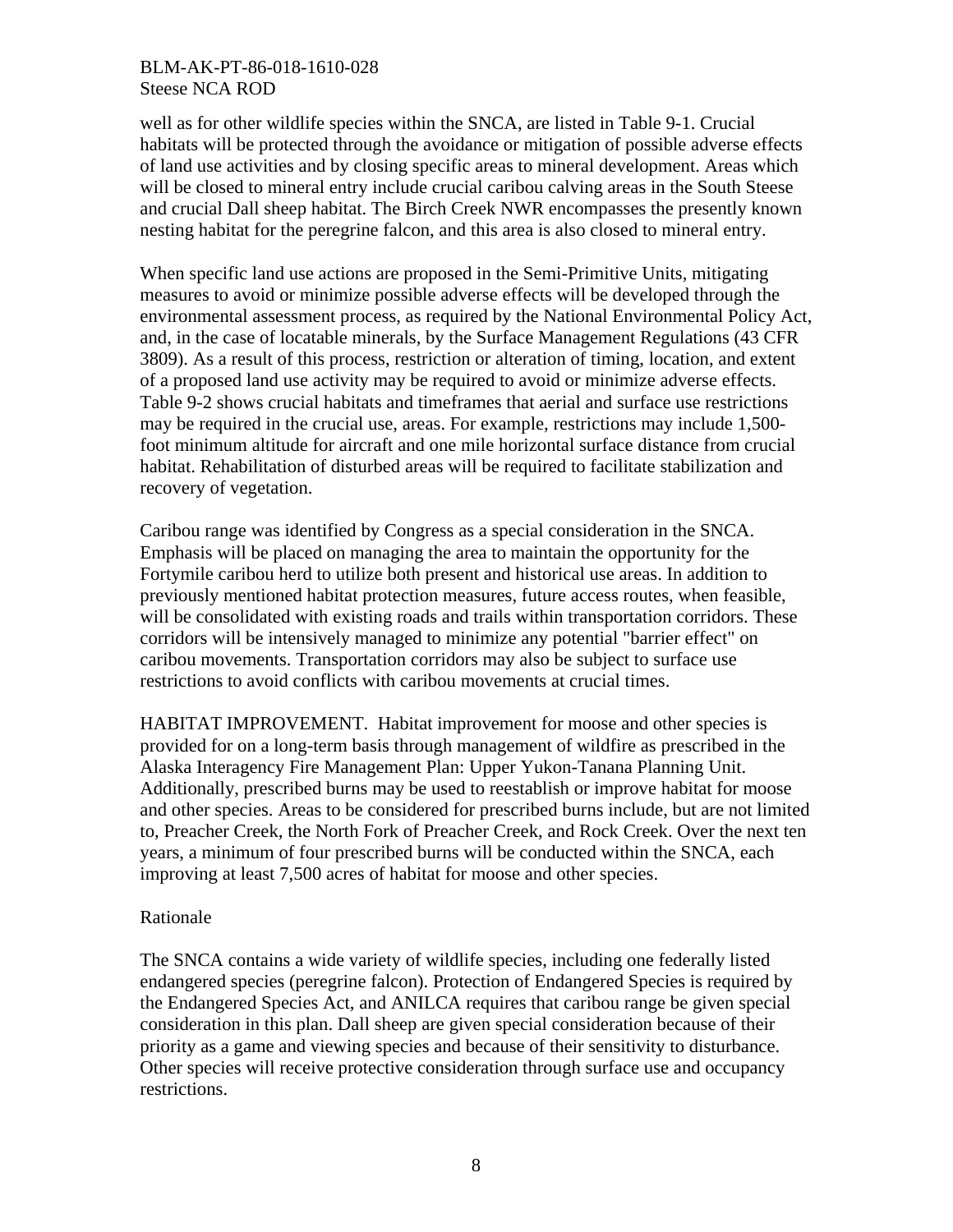These species and many others found within the SNC are an important resource value and a major recreation attractor.

CRUCIAL USE AREAS FOR VARIOUS SPECIES AND SPECIES GROUPS

| Table 9-1                      |                                                    |
|--------------------------------|----------------------------------------------------|
| <b>Species/Group</b>           | <b>Crucial Use Area</b>                            |
| Caribou                        | Caribou Calving (present and historical), movement |
|                                | routes (present and historical)                    |
| Dall Sheep                     | Dall Sheep Mineral licks, movement routes,         |
|                                | lambing, associated escape terrain, winter range   |
| Moose                          | Moose Late winter range, mineral licks             |
| Grizzly Bear/Black Bear        | Grizzly Bear/Black Bear Denning (winter), seasonal |
|                                | high use/high prey density                         |
| Peregrine Falcon/Other Raptors | Peregrine Falcon/Other Raptors Nesting, prey       |
|                                | gathering                                          |
| <b>Furbearers</b>              | Furbearers Denning (reproduction), seasonal high   |
|                                | use/high prey density                              |
| Waterfowl                      | Waterfowl Nesting, overwintering (potential)       |
| <b>Small Game</b>              | <b>Small Game Winter concentrations</b>            |
| Land/Shore Birds and Mammals   | Land/Shore Birds and Mammals Concentrations        |
|                                | which are crucial for predator/prey gathering      |
| Fish                           | Fish Spawning areas, overwintering areas           |

# POSSIBILE SURFACE USE AND OCCUPANCY RESTRICTIONS IN CRUCIAL HABITATS

| Species                 | Crucial Use Area        | Dates               |
|-------------------------|-------------------------|---------------------|
| Caribou                 | Calving/movement routes | May $1 -$ June 15   |
|                         |                         | Aug 15-Sept 30      |
| Dall Sheep              | Lambing, movements      | May 1-31            |
|                         | Mineral licks           | May 15-July 15      |
|                         | Winter range            | Oct 1-May 1         |
| Grizzly Bear/Black Bear | Denning                 | Nov $1 -$ April 31  |
| Peregrine Falcon/Other  | Nesting                 | April $15 - Aug 31$ |
| Raptors                 | Prey gathering          |                     |
| <b>Furbearers</b>       | Denning                 | May $1 -$ June 15   |
| Fish                    | Spawning                | May $1 -$ Sept 1    |
|                         | Overwintering           | Dec $1 -$ April 15  |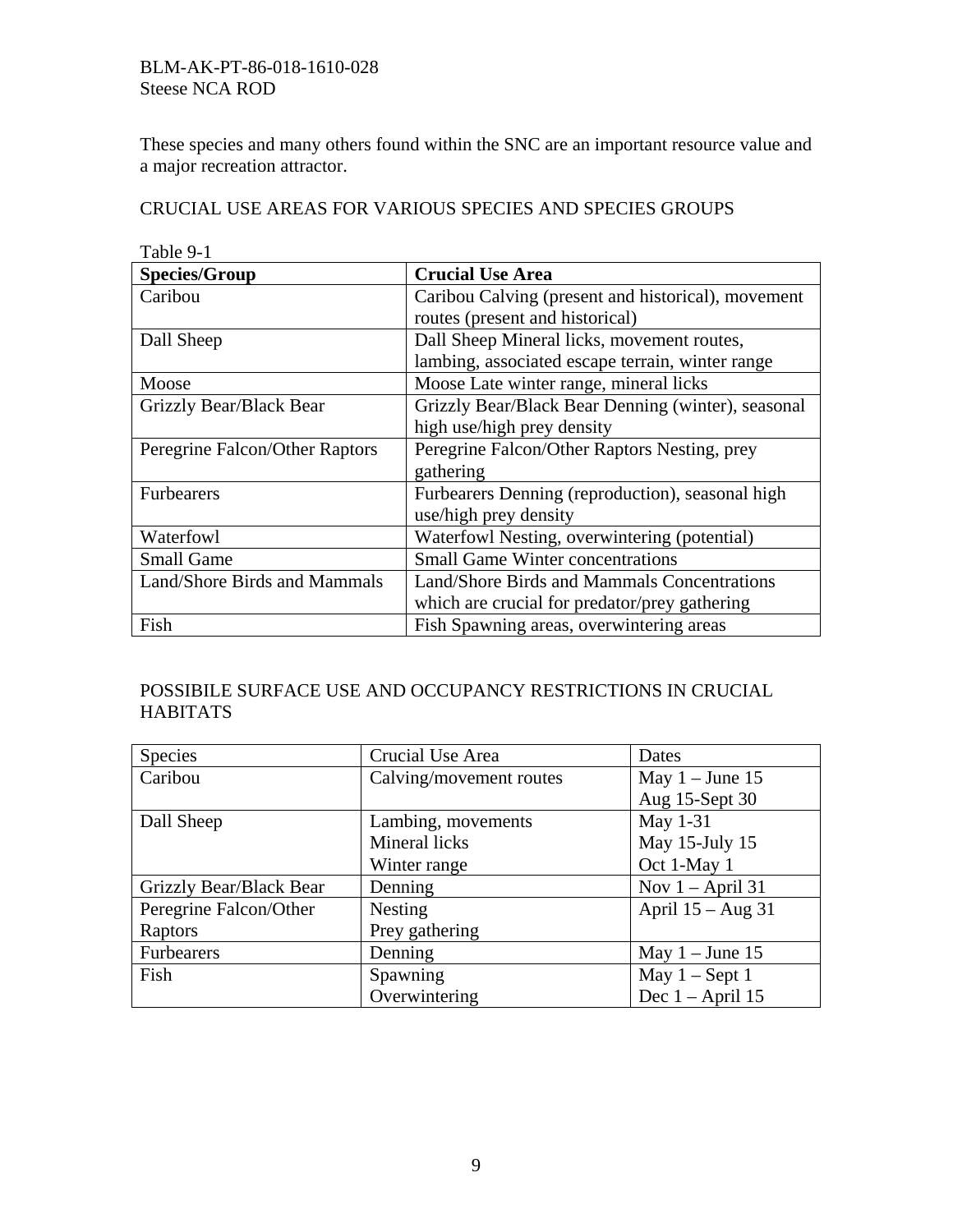## FISHERIES MANAGEMENT

#### Management Direction

Fish habitat will be managed to maintain the present quality of fish habitat in those tributary streams of Birch Creek that are largely undisturbed at present. These streams include the South Fork of Birch Creek and its tributaries, Clums Fork, Sheep Creek, and Harrington Fork. Primary emphasis will be placed on arctic grayling. The primary management tool used to mitigate the impact of development on the fishery resource is the enforcement of stipulations which are attached to authorizing documents on a case by case basis.

In cases where upland gravel sources are not available or where their use would cause greater environmental damage than the use of riparian sources, riparian sources can be used. The gravel will be extracted in such a manner as to minimize •the loss of fish and wildlife and their habitats.

Special stipulations will be placed on development activities in crucial habitat areas such as fish spawning and overwintering areas such stipulations could require an alteration in the timing of activities so as to avoid disturbing or disrupting spawning activity. In some cases it may be necessary to select an alternate site.

All, surface-disturbing activities will be required to meet water quality requirements.

All placer mines and other surface disturbances will be required to be rehabilitated in such a way as to minimize future erosion.

#### Rationale

I'

Sport fishing is a recreational use of the SNCA. Most sport fishing takes place on Birch Creek NWR and its tributaries. The Birch Creek fishery has been also identified as a subsistence resource for the Village of Birch Creek. It is therefore appropriate to concentrate management efforts on Birch Creek and its tributaries.

## MINERALS MANAGEMENT

#### Management Direction

Mineral development, consistent with the goals and objectives of this plan, will be allowed to proceed in an environmentally sound manner.

LOCATABLE MINERALS. The following requirements will apply to valid existing claims as well as to any new mining claims which might be located in areas opened to entry: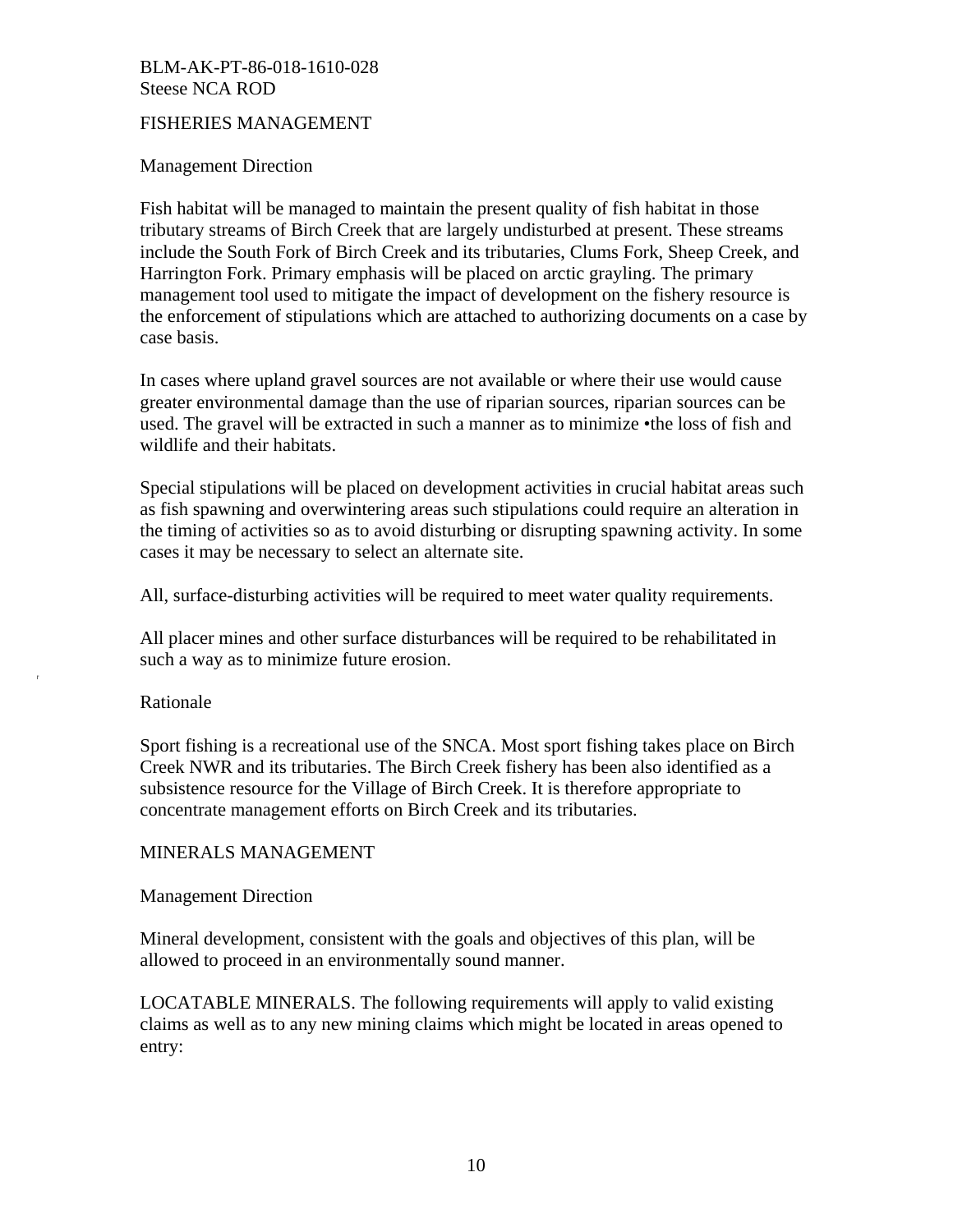Each operator in the SNCA will be required to file a plan of operation or notice depending on location and acreage disturbed. An operator who disturbs more than five acres per year or who is operating in an area closed to further mineral location is required to file a plan of operation. The plan, or notice shall include the name and mailing address of the operator (and of the claimant if the two are not one and the same), a map showing existing or proposed access, the name and serial number of the claim(s) to be mined, proposed operation and dates of activity, type and degree of the operation, measures to prevent undue and unnecessary degradation, and a plan to reclaim disturbed lands. A reclamation plan must be included as a part of the plan of operation or Notice of Intent.

Within the SNCA, wintertime cross-country moves would be preferred for the transport of equipment onto claims. Any cross-country movement of heavy equipment would have to be approved in advance by the Authorized Officer.

Close coordination with adjacent land owners or managers will be made where the potential exists to affect the lands under their control.

All operators producing water-borne effluent must obtain a National Pollutant Discharge Elimination System permit and meet the requirements of that permit. In cooperation with ADEC and EPA, water quality will be monitored along streams to ensure compliance.

RECLAMATION. All operations in the SNCA will be reclaimed to the satisfaction of the Authorized Officer.

BLM will develop a program of erosion abatement and satisfactory reclamation on disturbed ground in the headwaters of Birch Creek. This program will involve federal claims outside of the SNCA in order to help improve the water quality of the Birch Creek NWR.

COAL. Since there is no known potential or demand for coal in the area, no lands will be opened to coal leasing.

SALEABLE MINERALS. Disposal of sand, gravel, rock, and other saleable minerals will be based on need and on conformance with the RMP.

Rationale

The Area contains mineral resources that are presently of economic value to the Fairbanks community. The mineral potential within the SNCA could provide a base for future economic development. Regulations are necessary to ensure that development occurs in an environmentally sound manner. Caribou habitat and the Birch Creek NWR must be protected. ANILCA and Bureau policy address multiple use and allow for development where compatible with other land uses.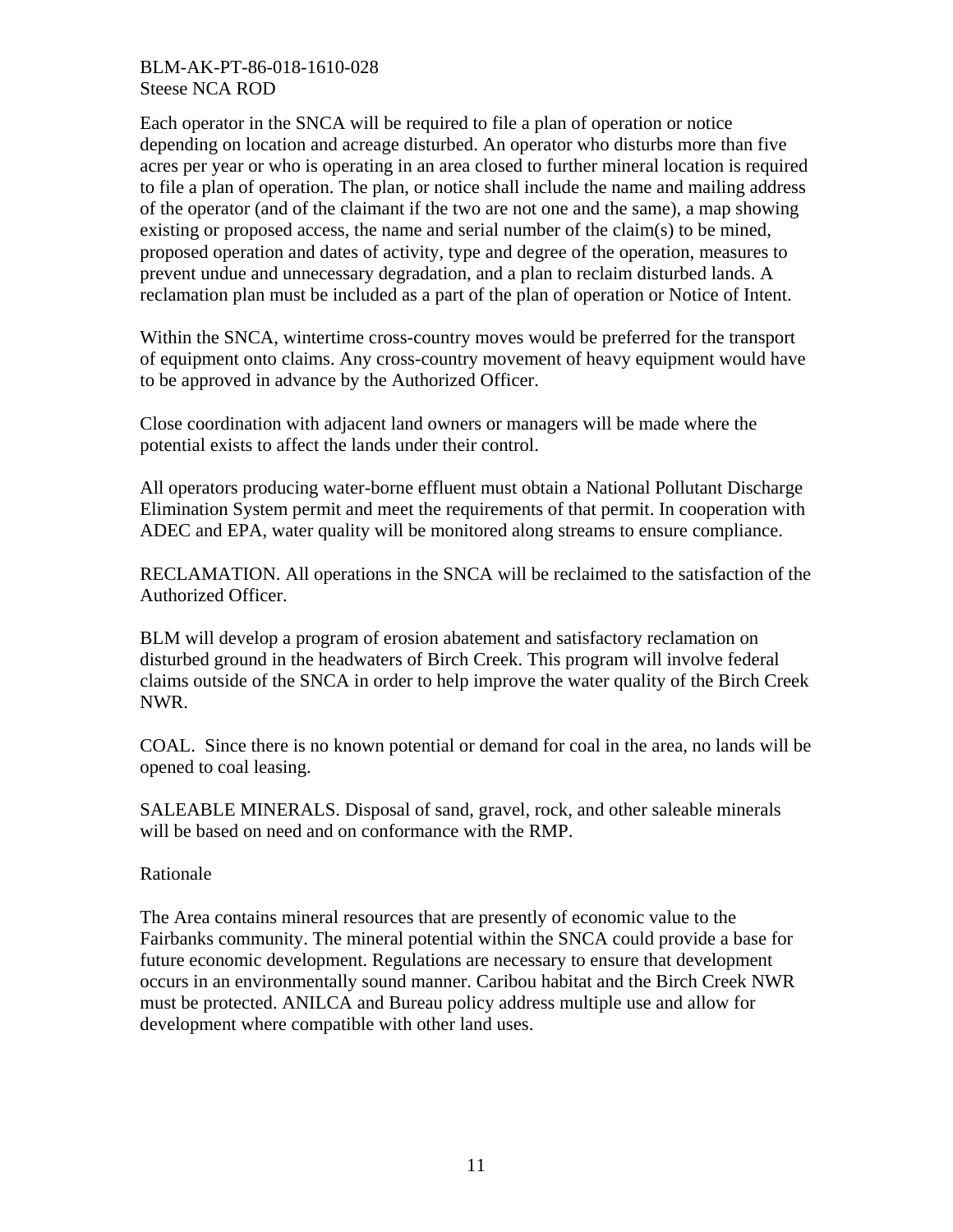#### OFF-ROAD VEHICLES, HORSES AND AIRCRAFT

#### Management Direction

OFF-ROAD VEHICLES. The use of vehicles of greater than 1,500 pounds GVW off a valid right-of-way will be allowed by authorization only. Such authorization will be given only when necessary to provide access to inholdings or for other purposes, based on analysis of the need and compatibility with the RMP. Approval would be given subject to conditions designed to minimize the impact to the environment or to other land uses. Crossing the wild river corridor would be allowed only if there were no economically feasible and prudent alternatives. Vehicle use could be authorized under a mining plan of operation (43 CFR 3809), with a right-of-way, permit (43 CFR 2800 or 43 CFR 2920), or by other appropriate means.

For the most part, use of vehicles of greater than 1500 pounds GVW off a valid existing right-of-way will be limited to winter months with adequate snow cover and will be limited to existing trails where practical. Under certain circumstances the Authorized Officer may authorize summer moves. These circumstances include, but may not be limited to, the following when: (1) a winter move would be impractical; (2) a summer move would not result in undue or unnecessary impacts to other resources as defined in 43 CFR 3809; (3) an existing trail would be used, and the proposed use would not damage the trail to the extent that it becomes unusable by recreational ORVs; (4) specialized equipment such as low ground pressure vehicles would be used which would minimize impacts to within acceptable limits; or (5) a specified limited number of trips over a trail would result in impacts within acceptable limits.

An ORV monitoring program will be developed and implemented to document both. existing trails and their condition and newly disturbed areas of cross-country use. Information gained from this program will provide a basis for determining rehabilitation needs, for monitoring recovery, and for establishing a threshold as to when impacts are becoming excessive. On an interim basis, an area open to ORV use will be closed or restricted under any of the following four conditions:

- 1. A watershed will be closed to ORV use when, due to erosion and sedimentation or poor trail conditions, more than five percent of the miles of trail become difficult to negotiate with small 3-wheeler or other similar ORVs.
- 2. A watershed will be closed to ORV use when water pollution from ORV trails or disturbances become noticeable in Birch Creek or its major tributaries.
- 3. If there is extensive cross-country damage or rutting on trails as a result of the use of light ORVs, the area will be closed to ORV use from the beginning of breakup to the time when willows and dwarf birch are in full leaf. This will allow the excess moisture from snowmelt to dissipate and the fluffing of the soil caused by winter frost action to settle, thereby reducing the tendency to form ruts from vehicle passage.
- 4. ORV use will be restricted or prohibited if it becomes necessary to do so in order to protect wildlife or watershed values.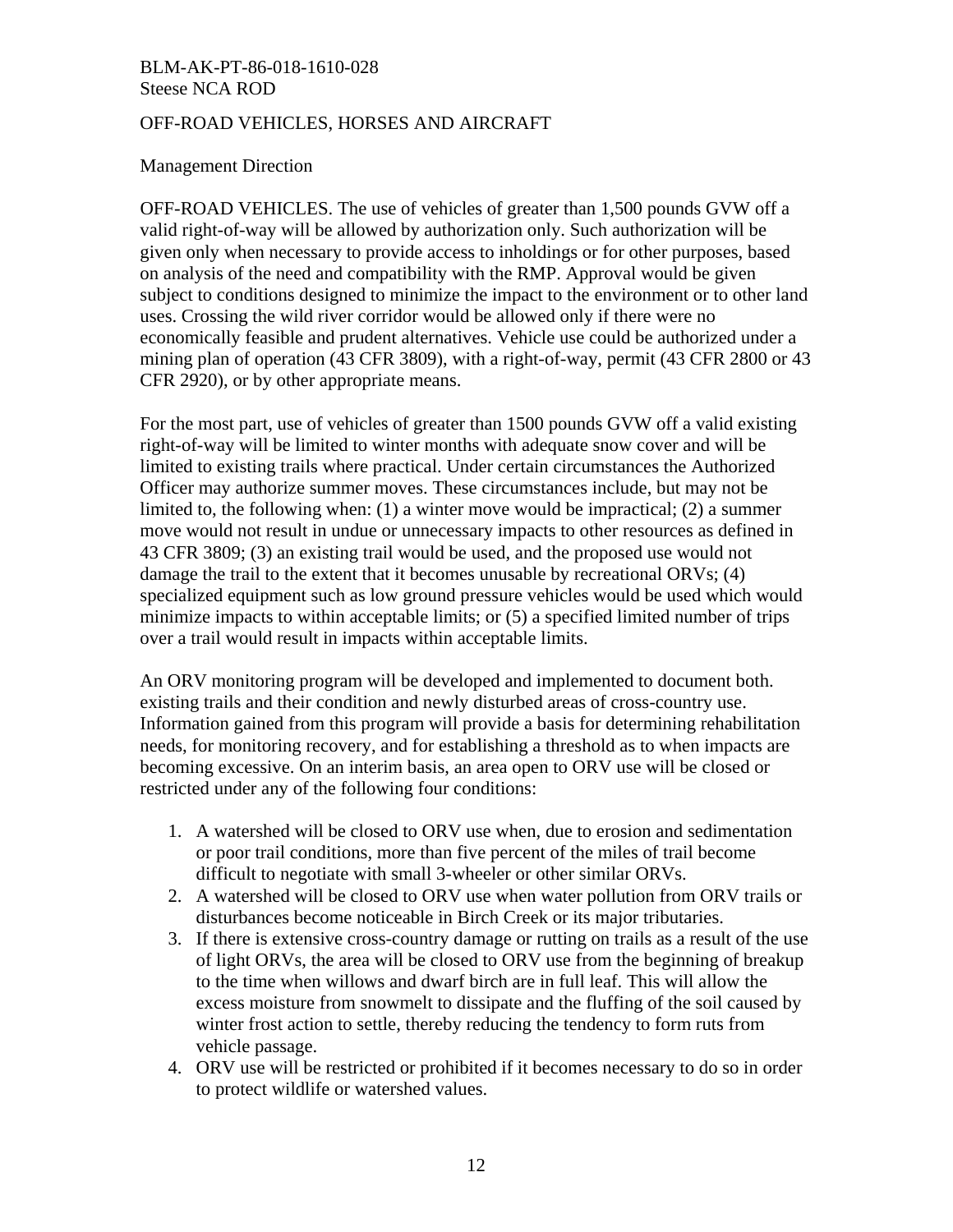Permanent use restrictions on ORVs require an order signed by the Authorized Officer and published in the Federal Register. Signs will be posted at access points to inform the public of use restrictions. ORV management for the SNCA is shown on Table 9-3. However, where the Authorized Officer determines that ORVs are causing or will cause considerable adverse effects on resource values or other authorized uses, he/she shall immediately close the area or trail affected to the type of vehicle causing the adverse effect until that effect is eliminated and measures have been implemented to prevent a recurrence (43 CPR 8341.2).

|                               | <b>SUMMER</b>                                                                                | <b>WINTER</b>                 |  |
|-------------------------------|----------------------------------------------------------------------------------------------|-------------------------------|--|
| Primitive                     | Permit Required for any                                                                      | No permit required for        |  |
|                               | ORV use off a valid right-                                                                   | snowmachines of less than     |  |
|                               | of-way                                                                                       | 1,500 pounds GVW              |  |
|                               |                                                                                              | Permit required for all other |  |
|                               |                                                                                              | ORV use                       |  |
| <b>Wild River Corridor</b>    | Permit Required for any                                                                      | No permit required for        |  |
|                               | ORV use off a valid right-                                                                   | snowmachines of less than     |  |
|                               | of-way                                                                                       | 1,500 pounds GVW              |  |
|                               |                                                                                              | Permit required for all other |  |
|                               |                                                                                              | ORV use                       |  |
| <b>Research Natural Areas</b> | <b>CLOSED TO ALL ORV USE</b>                                                                 |                               |  |
| Semi-primitive motorized      | No permit required for vehicles of less than 1,500 pounds                                    |                               |  |
| restricted management         | <b>GVW</b>                                                                                   |                               |  |
|                               | Permit required for use of ORVs of greater than 1,500                                        |                               |  |
|                               | pounds GVW off a valid right-of-way                                                          |                               |  |
| Semi-primitive motorized      | No permit required for vehicles of less than 1,500 pounds                                    |                               |  |
| special management            | <b>GVW</b>                                                                                   |                               |  |
|                               | Permit required for use of ORVs of greater than 1,500<br>pounds GVW off a valid right-of-way |                               |  |
|                               |                                                                                              |                               |  |
| Semi-primitive motorized      | No permit required for vehicles of less than 1,500 pounds                                    |                               |  |
|                               | <b>GVW</b>                                                                                   |                               |  |
|                               | Permit required for use of ORVs of greater than 1,500                                        |                               |  |
|                               | pounds GVW off a valid right-of-way                                                          |                               |  |

## ORV MANAGEMENT STEESE NATIONAL CONSERVATION AREA Table 9-3

HORSES. The recreational use of horses will generally be unrestricted throughout the SNCA.

AIRCRAFT. Aircraft use will generally be unrestricted, except in areas of crucial wildlife habitat.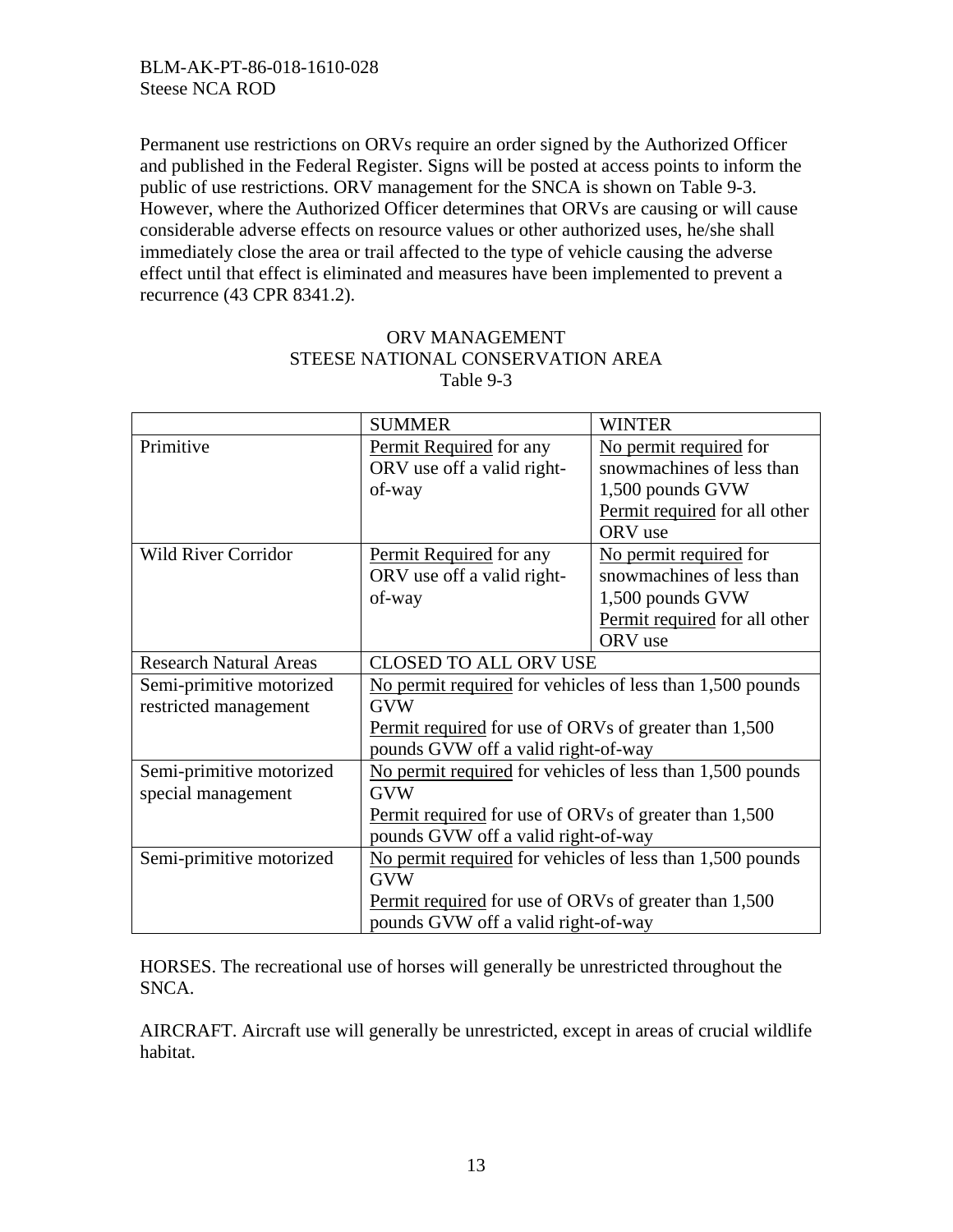## Rationale

Because the SNCA has few roads, the use of large ORVs is often necessary to gain access to mining claims or for other legitimate purposes. Light ORVs are often used for hunting or other recreational activities. Environmental damage and conflicts between ORV users and other users will be minimized by this policy.

## RIGHTS-OF-WAY AND OTHER REALTY ACTIONS

## Management Direction

Four transportation corridors will be established under the authority of, Section 503 of the Federal Land Policy and Management, Act, P .L. 94-579 (FLPMA).

In the North Steese, one corridor will follow the existing Montana Creek trail to Preacher Creek; the other will extend from the end of the Porcupine Creek Road to Loper Creek.

In the South Steese, two corridors will be established to provide access to the south side of Birch creek, one at Great Unknown Creek and one at Portage Creek/Buckley Bar. Both of these corridors follow existing trails into the Birch Creek NWR corridor, and both will cross the Wild River. In accordance with Section 1107 of ANILCA, any authorized transportation system within the NWR corridor must be compatible with wild river values and shall be constructed in a manner that does not interfere with or impede stream flow or transportation on the river. Location and construction techniques shall be selected to minimize adverse effects on scenic, recreational, fish, and wildlife and other values of the river area.

In order to prevent proliferation of rights-of-way, all future rights-of-way will, as far as possible, be located in one of these four corridors. If it were to become necessary for a right-of-way to extend beyond a corridor, existing trails would be followed whenever possible. Several users might be required to use the same right-of-way and to jointly maintain it. Holders of rights-of-way for roads or trails will be required to allow public access for recreation .unless there is a compelling reason to deny such access.

Engineering studies for route selections within the transportation corridors will be conducted in order to identify road and trail locations, river crossings, geologic hazards and other important resource values prior to any construction

LAND EXCHANGES. Land exchanges will be -proposed in order to acquire the approximately 14, 000 acres of State lands within the boundaries of the SNCA.

Other realty actions would be permitted if compatible with the land uses designated in this plan. The BLM is in the process of formulating a trapping cabin policy.

Rationale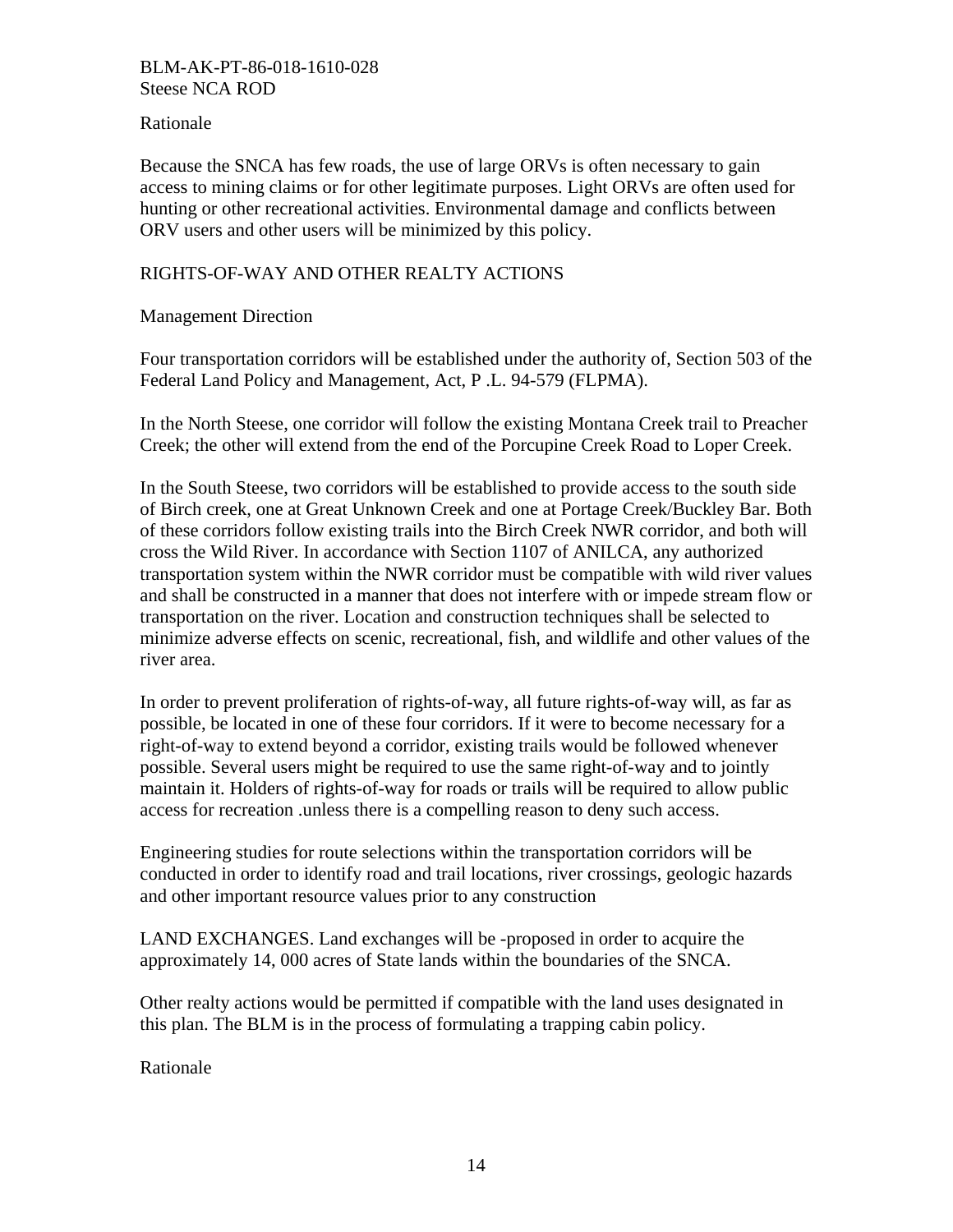Roads and trails are needed to improve access for recreation and make the area available to more users. They will also provide access to existing and future mining claims. The designation of transportation corridors will help to maintain environmental quality by consolidating major access routes. The two corridors in the North Steese would provide access to the Preacher Creek drainage. The corridors in the South Steese would provide access to the south side of Birch Creek.

The proposed land exchange would give the federal government additional management opportunities within the SNCA and ensure that the values for which the SNCA was created could be protected. It would also allow the State of Alaska to acquire federal lands in areas where it would have more flexibility for management.

## VISUAL RESOURCE MANAGEMENT

## Management Direction

Scenic quality will be maintained by adhering to visual resource management objectives while implementing a program of visual assessment of all surface-disturbing activities, such as, new access trails, mining activities, ORV use, support structures and developments, recreational facilities, etc.

## Rationale

Visual resources contribute to public enjoyment of the area. Assessment of surface disturbances is necessary to determine whether or not VRM objectives are being met and to determine where site-specific mitigation measures will be necessary.

## CULTURAL AND PALEONTOLOGICAL RESOURCES

## Management Direction

Class III site-specific inventories will be conducted prior to any development action in order to identify, protect, or mitigate potentially adverse impacts to significant cultural and paleontological resources.

#### Rationale

The Class I literature search, the Class II field inventory on Birch Creek, isolated finds in the SNCA, and the Pleistocene fossil material found in adjacent mining operations provide an indication of the potential for cultural and paleontological resources within the SNCA.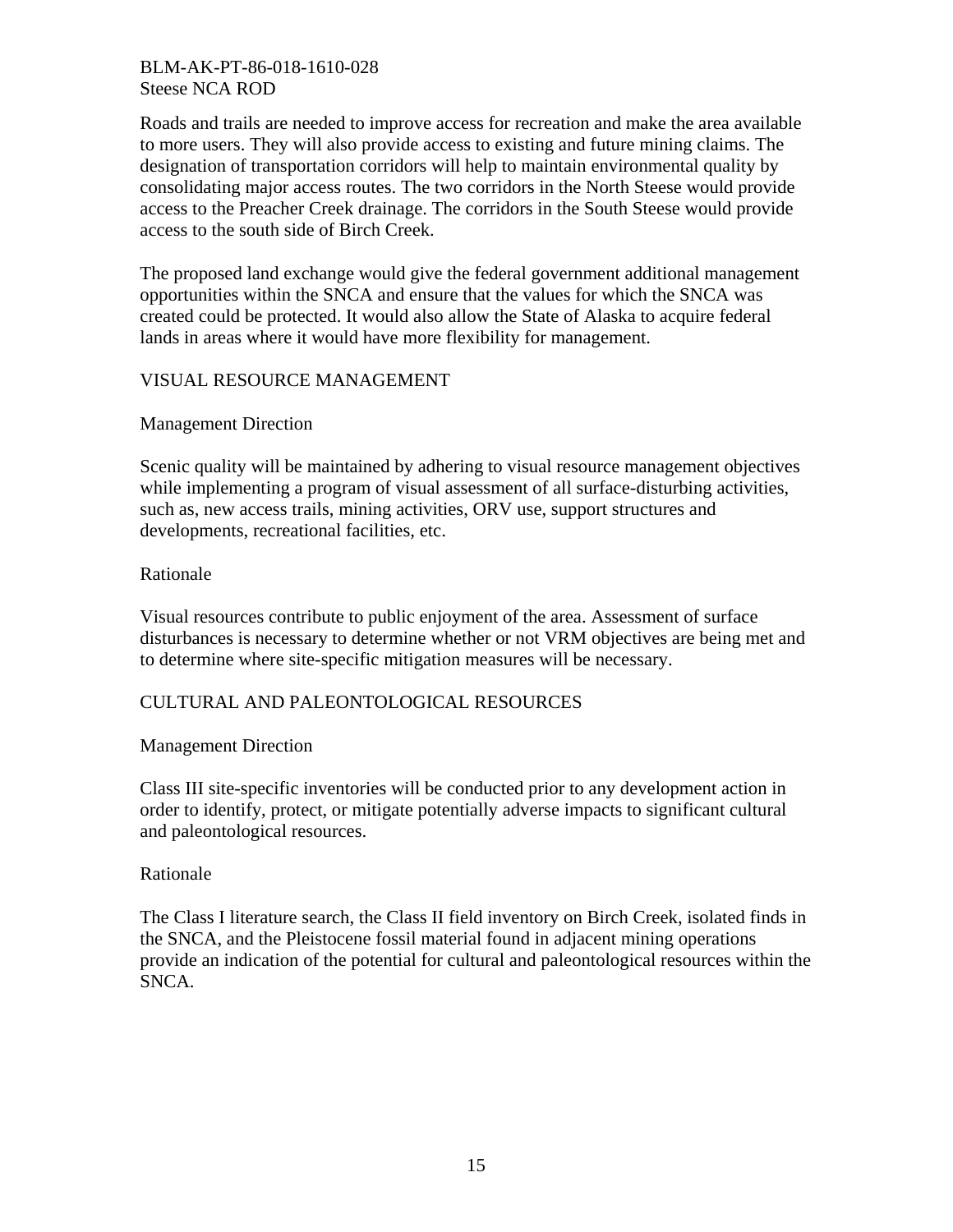### WATER RESOURCE MANAGEMENT

#### Management Direction

Water quality will be improved in Birch Creek NWR. This will be accomplished by: (1) reducing the amount of sediment released into Birch Creek and its tributaries by placer mines, including those outside of the SNCA boundaries and (2) requiring reclamation of ground disturbed by mining to prevent stream sedimentation caused by erosion.

The Bureau will cooperate closely with the Alaska Department of Environmental Conservation and the U.S. Environmental Protection Agency for the purpose of establishing water quality standards and for preventing, eliminating or diminishing the pollution of State waters consistent with the Federal Clean Water Act; the purpose for which the wild and scenic rivers were established under the Federal Wild and Scenic Rivers Act and State Water Quality Standards.

Regulation of mining to reduce sedimentation is discussed in detail in the Minerals section of the EIS. Water quality will be measured periodically during the summer in order to ensure that State water quality standards are being met. The information gained will be used to determine whether or not stipulations attached to mining plans of operation are adequate to protect, water, quality and whether or not the operator is complying with those stipulations.

A sufficient in-stream flow will be maintained in Birch Creek to meet the purposes for which the NWR was established. An in-stream flow study, already identified in the Birch Creek NWR Plan, will be conducted to determine how much in-stream flow is needed for the NWR. The federally reserved water right for the NWR needs to be quantified.

#### Rationale

Water quality in Birch Creek has been seriously degraded both within the SNCA and outside its boundaries. To achieve the purposes for which the National Wild River was designated, it is desirable to strive to improve the water quality of Birch Creek. However, improvement cannot be achieved, by managing the water resources only within the Area. Some of the Birch Creek tributaries, which support excellent fisheries, will contribute to that improvement by protection through proper management.

#### FOREST MANAGEMENT

#### Management Direction

Forest products will be reserved for local use only. No commercial timber harvest will be permitted.

## Rationale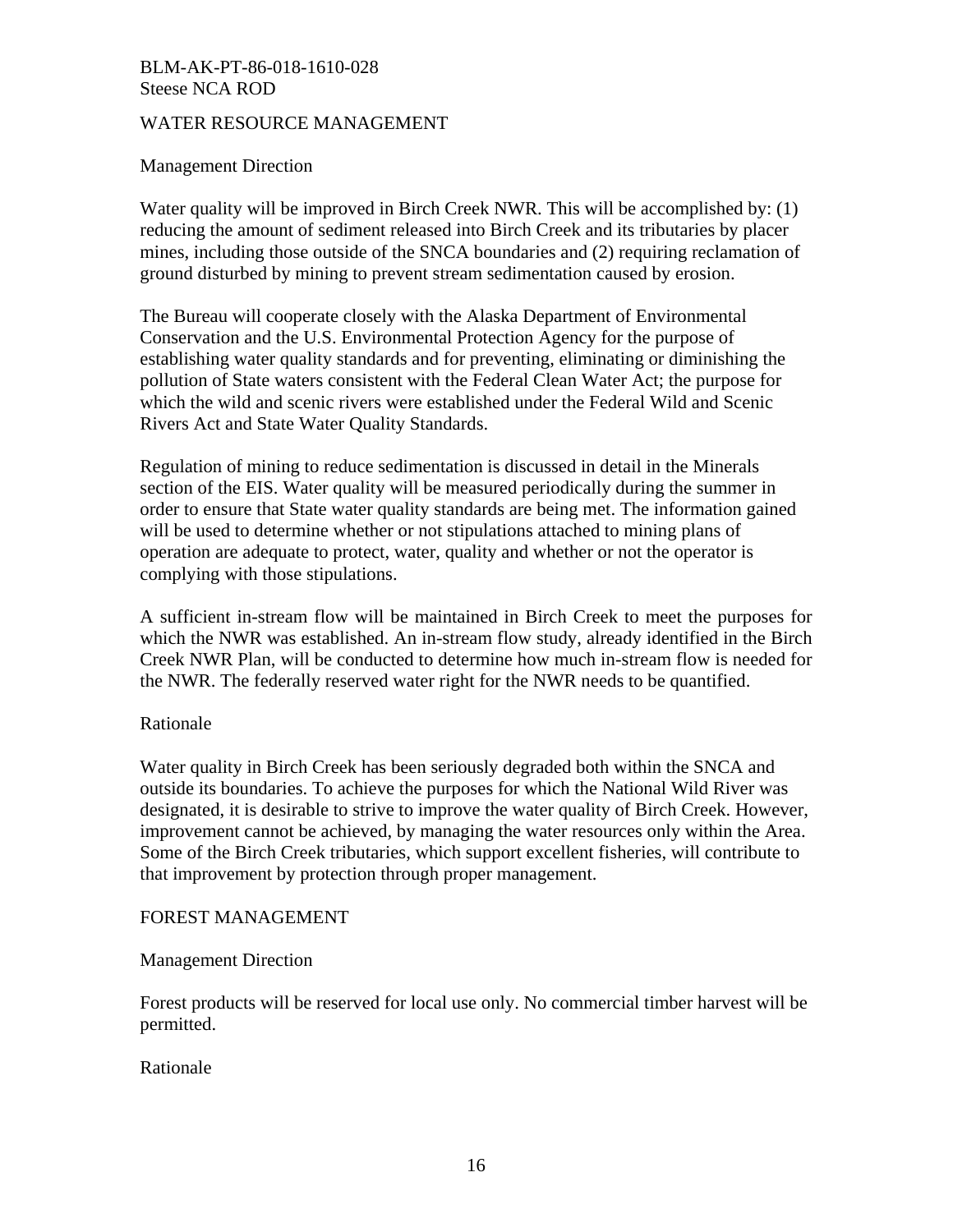There is little timber of commercial value within the SNCA and little demand for commercial sales in the area. Commercial harvest in remote areas could lead to soil erosion or other environmental problems and is not unlikely to prove economical. The limited local demand for firewood or other forest products for personal use can be met without, significant risk to resource values.

## **SUBSISTENCE**

## Management Direction

Compliance with Section 810 of ANILCA and the BLM subsistence procedures outlined in Instruction Memorandum AK-84-339 is required for any action to withdraw, reserve, lease, or otherwise permit the occupancy or disposition of public lands. The action can be initiated by BLM or by some other agent, as long as BLM has discretion to substantially affect the result. Subsistence values in the SNCA include the Birch Creek fishery and the Fortymile caribou herd. These values are further described in Chapter II of the Environmental Impact Statement.

## Rationale

Section 810 of ANILCA requires compliance with directed procedures of this Act. In order to ensure compliance on ELM lands, further instructions have been promulgated and issued under the Bureau's IM AK-B4-339. The wildlife species mentioned are important to subsistence. Actions impacting these species must be analyzed under these procedures to determine the necessity of the actions and the adequacy of mitigative measures.

## SENSITIVE AND RARE PLANTS

## Management Direction

Inventories for sensitive and rare plants will be conducted as required for clearances of proposed surface-disturbing activities. Sites will be protected by modifying proposed actions which threaten sensitive or rare plant habitats or by denying those actions which cannot be modified. If actions cannot be modified or denied, plant material salvage will be attempted.

## Rationale

Sensitive or rare plant habitats will be protected from activities which might alter or destroy them and will be managed so that it will not become necessary to list the plants as threatened, or endangered in accordance with the Endangered Species Act.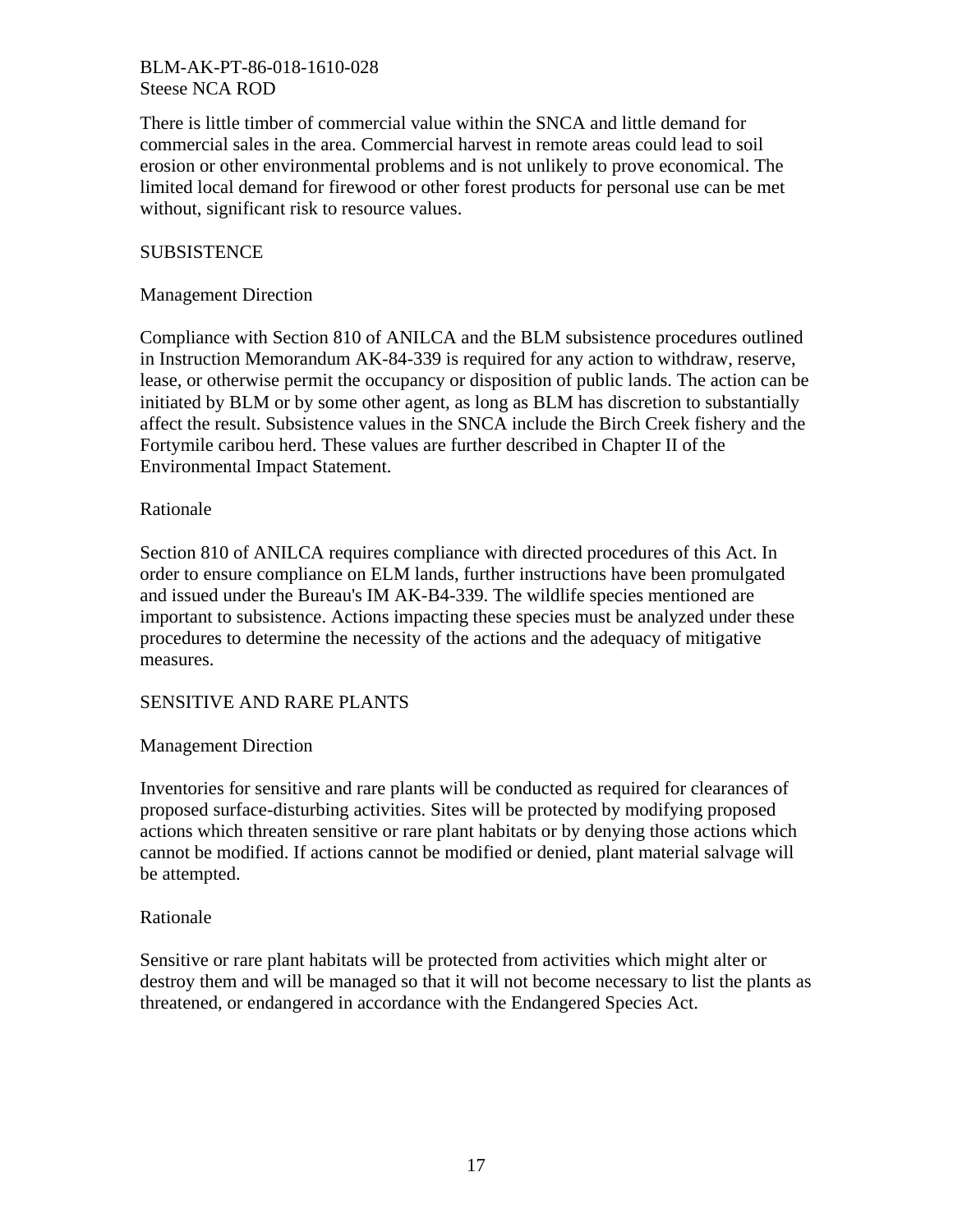## **Prescription for Primitive Management Unit**

The Primitive Management Unit consists of the high country adjacent to the White Mountains National Recreation Area and the Pinnell Mountain Trail Corridor. These areas will be managed to protect quality wildlife habitat and recreational opportunities.

## RECREATION MANAGEMENT

Management Direction

The Primitive Management Unit will be managed to protect primitive values along the Pinnell Mountain Trail and in the Mount Prindle/Lime Peak area. These values include outstanding scenic vistas of high mountain terrain, primitive areas with virtually no evidence of manmade improvements, wildlife viewing opportunities, and outstanding opportunities for winter use of remote backcountry through a system of primitive cabins. Much of the Pinnell Mountain Trail crosses what is now State land. Although the ELM has acquired a 100-foot-wide right-of-way for the trail, a cooperative agreement should be made with the State for management of these lands consistent with the values associated with the trail.

A primitive Recreation opportunity Spectrum classification will be maintained.

A minimum of six miles of new trails are proposed within this unit.

Rationale

The Pinnell Mountain Trail is a National Recreation Trail. Its primitive setting should be maintained for the enjoyment of the public.

The Mount Prindle/Lime Peak area lies on the boundary between the SNCA and the White Mountains National Recreation Area. This area has outstanding scenic, wildlife and other values contributing to public enjoyment. The portion of the area which lies within the WMNRA is designated for primitive recreation in the Plan for the WMNRA, and it is appropriate to make the same designation within the SNCA.

## MINERALS MANAGEMENT

Management Direction

The Primitive Management Unit will remain closed to mineral entry under the 1872 Mining Law and to the leasing of oil and gas, non-energy minerals and geothermal resources.

EXPLORATION. Anyone proposing to explore for minerals within the SNCA must contact the Authorized Officer. Activities which conform to the management prescriptions for this unit and which will not impair the unit's primitive values will be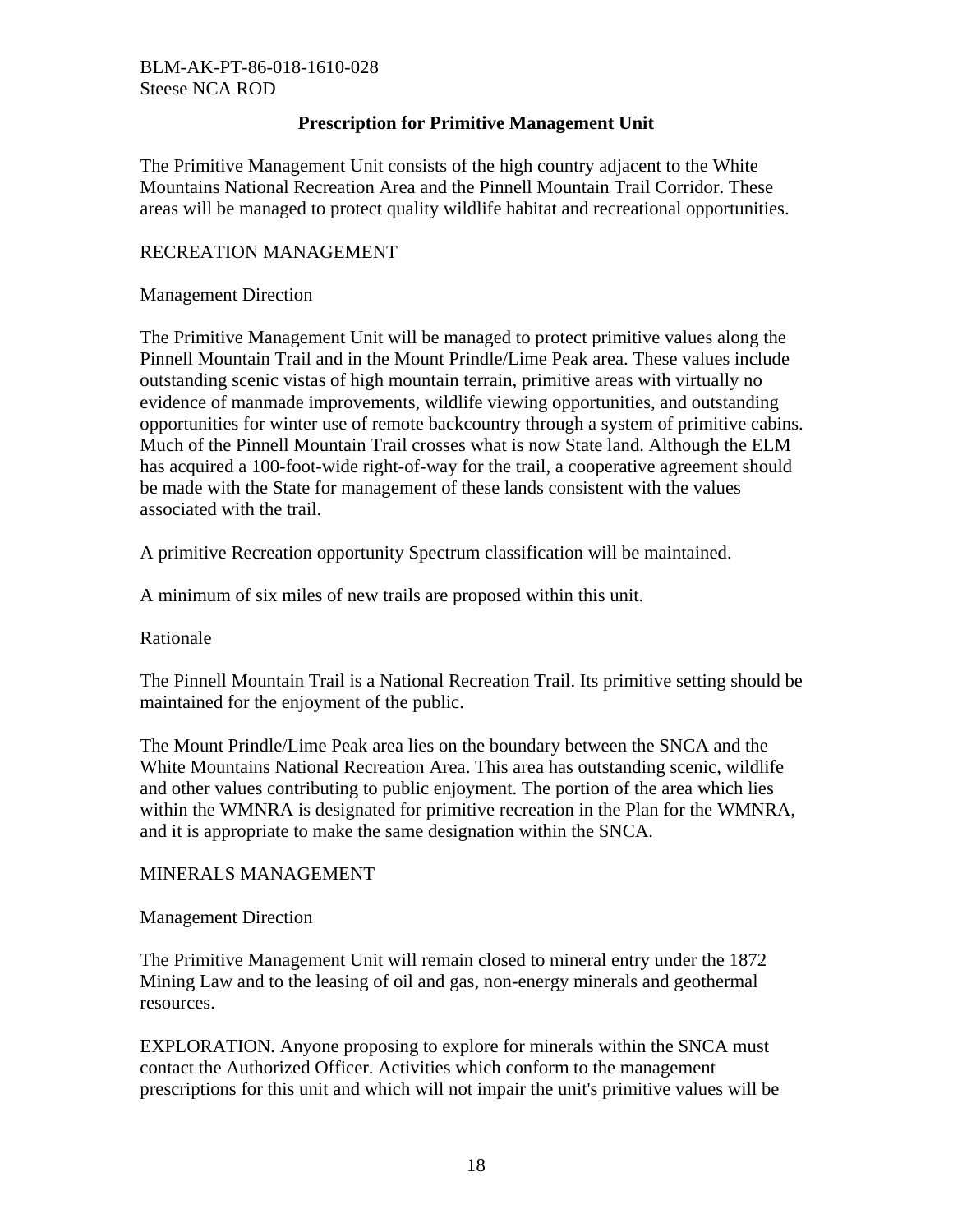allowed. Permits will generally not be required for helicopter landings. However, the use of off-road vehicles (except snowmachines) will not be permitted.

## Rational

The roads, equipment, and structures associated with mineral development are not compatible with primitive recreation and the primitive values present in this unit. Section 1010 of ANILCA directs the Secretary to "assess the oil, gas, and other mineral potential on all public lands in the State of Alaska in order to expand the data base with respect to the mineral potential of such lands." The Secretary is also directed, to allow for access by air for such activities. The BLM is working with the State Division of Geological/ Geophysical Survey, the Bureau of Mines, and the U. S. Geological Survey, in an effort to further develop mineral assessments of these and other lands in Alaska. Any proposed study will also receive review and comment by the mineral industry, so the best utilization of government and private mineral assessment capabilities can be made. Information gathered through exploration by private companies would also assist the Bureau in meeting this legal requirement. Such information, in combination with information which will be collected on wildlife and other resources, would be very useful in evaluating possible amendments to this plan. In accordance with Section 1010, all exploration will be carried out in an environmentally sound manner, with no appreciable alteration of the natural character or ecological systems of the Area.

## OFF-ROAD VEHICLES

## Management Direction

The Primitive Management unit is closed to ORVs. Authorization will be required for the use of any motorized vehicle other than a snowmachine off a valid right-of-way. The use of snowmachines will be allowed without authorization. (See ORV Management Table, 9-3).

## Rationale

Use of ORVs is generally not compatible with management for primitive recreation use. Hikers and backpackers find the noise and visual intrusion of ORVs objectionable, particularly during the summer and fall months when recreational use is highest.

However, winter use of the area is extremely low because winter access is difficult. The use of snowmachines will allow some winter recreational, use without creating serious conflicts. If conflicts arise between snowmachine users and cross-country skiers, some winter trails may be closed to motorized use.

## VISUAL RESOURCE MANAGEMENT

## Management Direction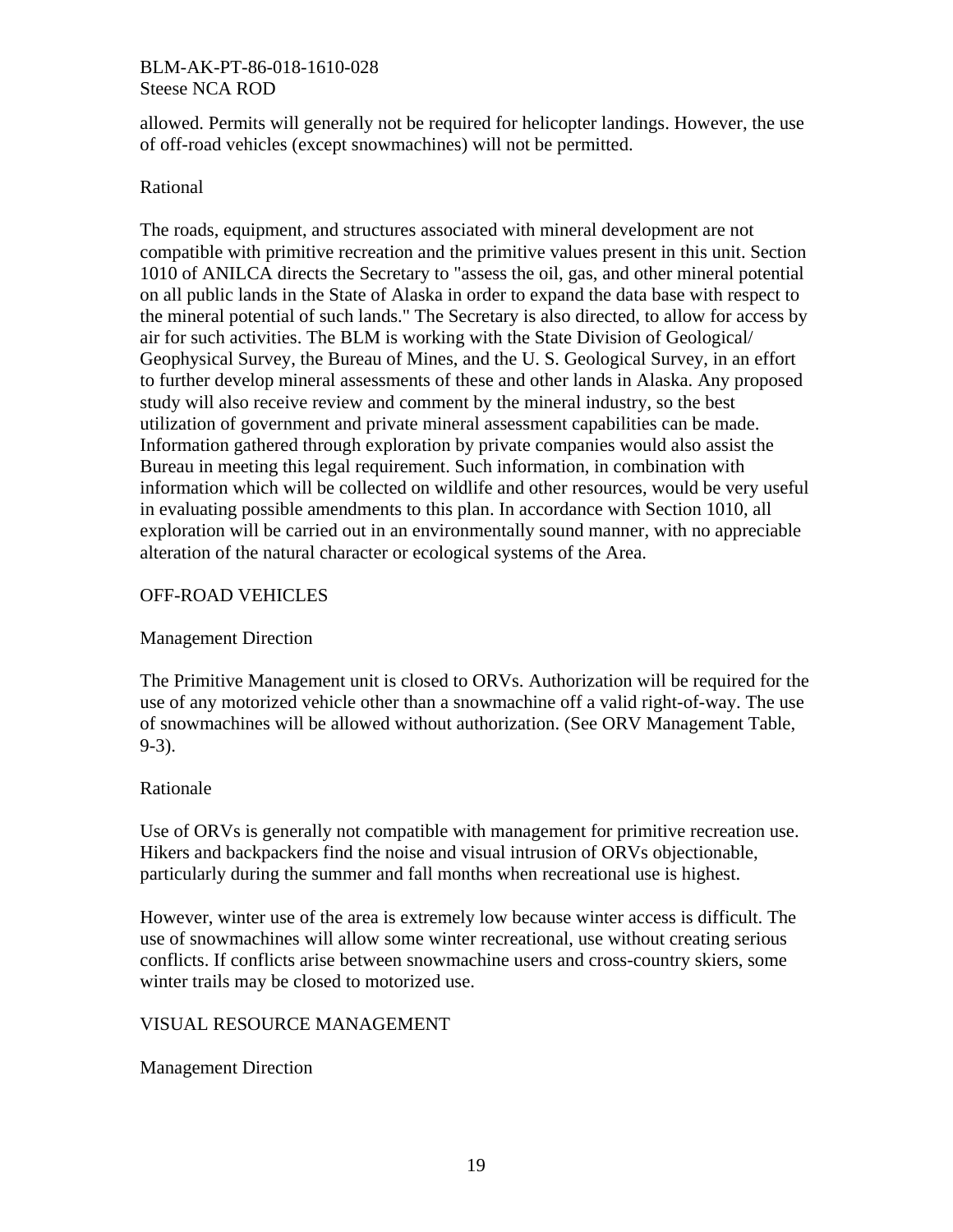The Primitive Management Unit will be managed as a VRM Class II area. The objective of this class is to retain the existing character of the landscape. The level of change to the landscape should be low. Management activities may be seen but should not attract the attention of the casual observer.

## Rationale

This management unit contains some of the highest scenic quality to be found in the SNCA. Aesthetic values are an important part of recreation, which will be one of the primary uses of this unit. A high level of protection for existing scenic quality is appropriate.

## Prescription for the Birch Creek National Wild River Corridor

This management unit is distinguished from all others in the SNCA by the fact that it is covered by an approved River Management Plan, which became effective May I, 1984. The River Management Plan for Birch Creek NWR provides a detailed description of the boundaries of the corridor, major issues and concerns for management of the corridor, and management actions. Part III of the River Management Plan, entitled The Management Program, is the multiple use management prescription for this management unit. The prescription is designed to preserve the river and its immediate environment in its natural, primitive condition, in accordance with the Wild and Scenic Rivers Act (P.L. 90-542).

The designated NWR corridor will be managed as a VRM Class I area. The objective of this class is to preserve the existing character of the / landscape so that it appears unaltered by man. The level of change to the landscape should be, extremely low because only very limited management activities should occur.

The NWR viewshed will be managed as a VRM Class II area. The objective of this class is to retain the existing character of the landscape. The level of change to the landscape should be low. Management activities may be seen but should not attract the attention of the casual observer. The method for determining this viewshed will involve analysis and on-the-ground refinement by a team of at least two people trained in visual assessment. The viewshed consists of areas identified as critical to scenic viewing opportunities associated with the wild river floating experience. Factors to be considered when determining critical viewshed include seen-area, viewing angle, viewing time, and topographic screening.

This plan amends the Birch Creek River Management Plan as it relates to ORV use within the river corridor. Except as listed below, ORV use is prohibited within the Birch Creek NWR corridor.

During the winter months snowmachines of less than 1,500 pounds GVW are permitted. ORV use for access to inholdings can be authorized under a mining plan of operation (43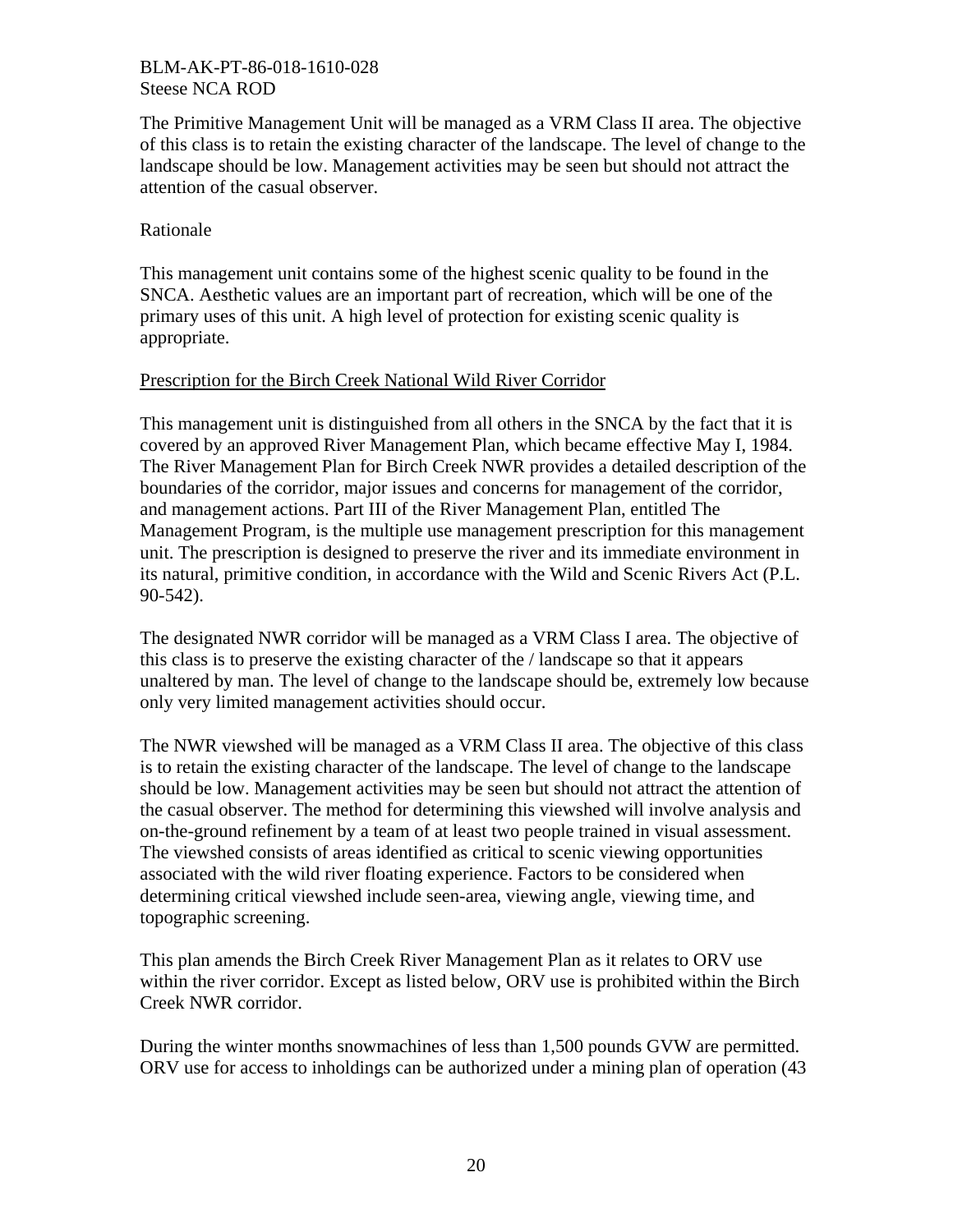CFR 3809), with a permit (43 CFR 2800 or 43 CFR 2920), or by other appropriate means.

## **Prescription for Semi-Primitive Motorized Restricted Management Unit**

## RECREATION MANAGEMENT

Management Direction

This management unit will be managed to maintain a semi-primitive motorized ROS classification. Use of light (under 1,500 pounds GVW) off-road vehicles will be allowed without authorization.

A minimum of 12 miles of trail are proposed within this unit.

Rationale

Multiple use opportunities for hunting, hiking, wildlife viewing, and other recreational activities exist in this management unit.

## MINERALS MANAGEMENT

Management Direction

The Semi-Primitive Motorized Restricted Management Unit will remain closed to mineral entry under the 1872. Mining Law and to leasing of oil and gas, non-energy minerals, and geothermal resources.

EXPLORATION. Anyone proposing to explore for minerals within the SNCA must contact the Authorized Officer. Activities which conform to the management prescriptions for this unit and which will not impair the unit's values will be allowable. Permits will generally not be required for helicopter landings.

## Rationale

This management unit contains caribou calving grounds, an area of crucial importance to that species. Congress has directed that caribou range be a special consideration in this plan. Also, this management unit contains important habitat for a small population of Dall sheep in the Big Windy Creek/ Puzzle Gulch area. In view of the possible detrimental effects of mineral development; on these two species, the area should retain closed.

Section 1010 of ANILCA directs the Secretary to "assess the oil, gas, and other mineral potential on all public lands in the State of Alaska in order to expand the data base with respect to the mineral potential of such lands." The Secretary is also directed, to allow for access by air for such activities. The BLM is working with the State Division of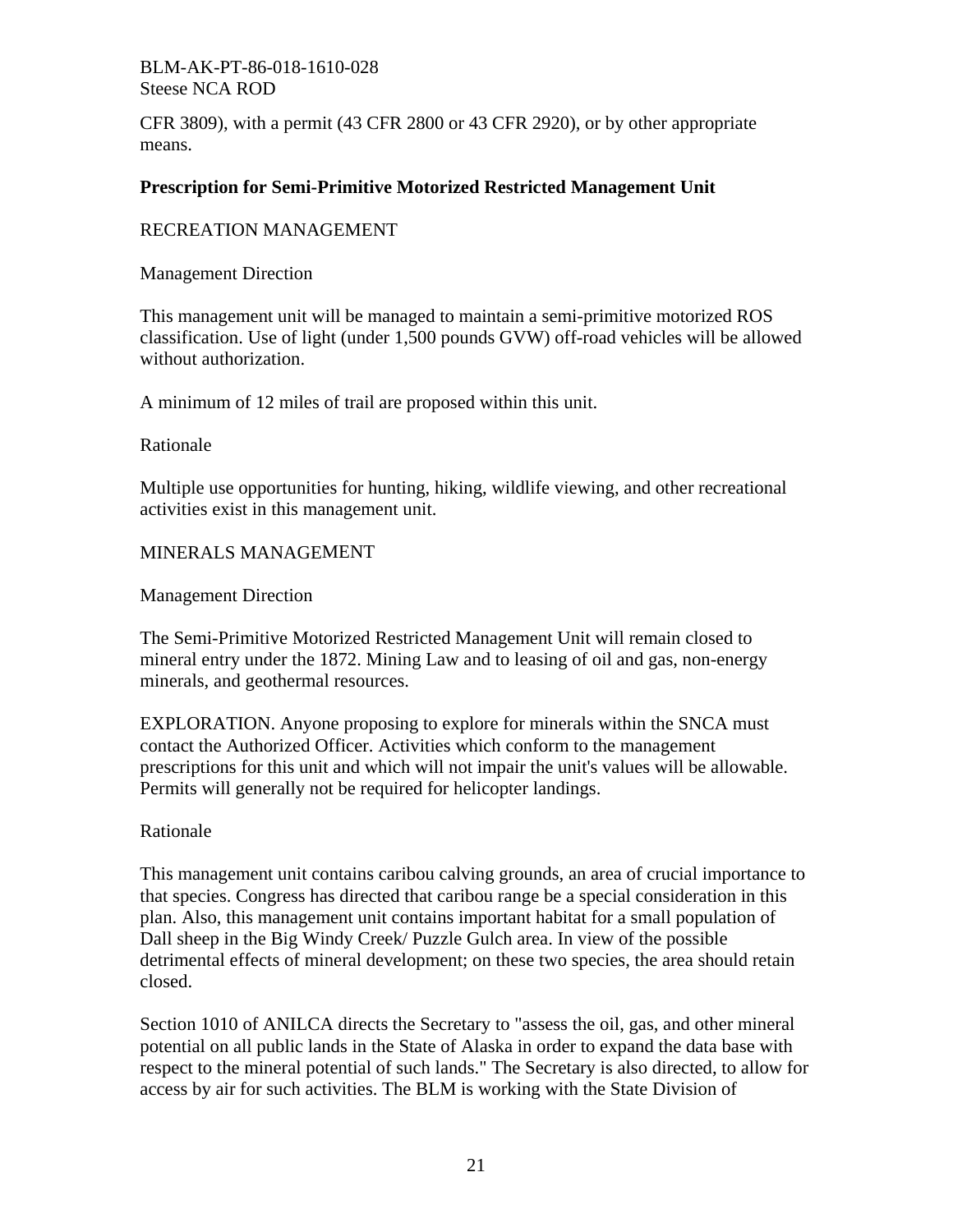Geological/ Geophysical Survey, the Bureau of Mines, and the U. S. Geological Survey, in an effort to further develop mineral assessments of these and other lands in Alaska. Any proposed study will also receive review and comment by the mineral industry, so the best utilization of government and private mineral assessment capabilities can be made. Information gathered through exploration by private companies would also assist the Bureau in meeting this legal requirement. Such information, in combination with information which will be collected on wildlife and other resources, would be very useful in evaluating possible amendments to this plan. In accordance with Section 1010, all exploration will be carried out in an environmentally sound manner, with no appreciable alteration of the natural character or ecological systems of the Area.

## VISUAL RESOURCE MANAGEMENT

## Management Direction

The Semi-Primitive Motorized Restricted Management Unit will be managed as a VRM Class III area. The objective of this class is to partially retain the character of the landscape. The level of change should be moderate. Management activities may attract attention but should not dominate the view of the casual observer.

Areas of this unit that are determined to be within the critical viewshed for the NWR will be managed by VRM Class II objectives. These areas will be defined on 1:63,360 scale topographic maps within one year of approval of this plan.

## Rationale

Resource uses which might require some changes to the landscape will be allowed in this unit. A Class III designation would permit some changes while still retaining most of the existing scenic quality.

## **Prescriptions for Semi-Primitive Motorized Special Unit**

## RECREATION MANAGEMENT

Management Direction

This management unit will be managed to maintain a semi-primitive motorized ROS classification. Use of light (under 1,500 pounds GVW) off-road vehicles will be allowed without authorization.

Areas adjacent to the Birch Creek NWR corridor will be managed to provide recreational opportunities which could be combined with a float trip, such as hiking trails leading from the river to interior areas. The best of such opportunities lie within the drainage of the South Fork of Birch Creek.

A minimum of 68 miles of trail and five cabins are proposed.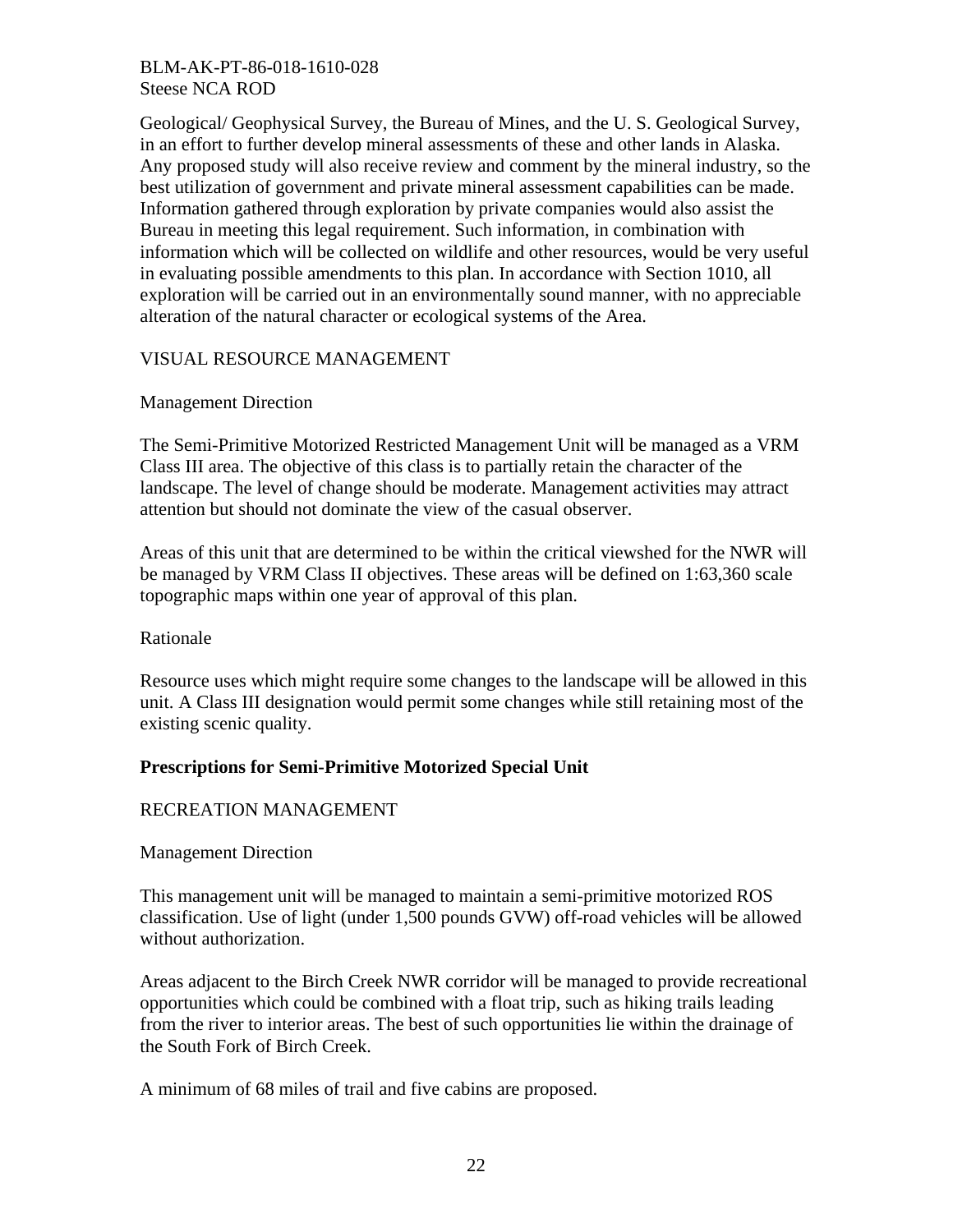## Rationale

The recreational experience of floating Birch Creek could be enhanced by providing additional opportunities for recreation. The South Fork area has high scenic quality and excellent opportunities for hiking, hunting, fishing, and wildlife viewing.

## WILDLIFE HABITAT MANAGEMENT

## Management Direction

The Semi-Primitive Motorized Special Management unit in the SNCA encompasses portions of present and historical use areas of the Fortymile caribou herd and of Dall sheep. These use areas include caribou calving areas and principal movement routes and Dall sheep lambing areas, mineral licks, movement routes, winter ranges, and escape cover.

Emphasis will be placed on managing the area to maintain the opportunity for caribou and Dall sheep to utilize present and historical use areas. As a result, proposals for land use within this area will be required to include a mitigation plan that describes discrete phases and actions for the proposed activity. Possible mitigating measures would include restriction or alteration of the timing, location, and extent of the proposed land use activity.

## Rationale

This management unit contains important caribou range, which was identified by Congress as a special consideration for this plan. It is therefore appropriate that this management unit should be a priority area for habitat management, and habitat protection should be a major factor in determining which other resource uses can be allowed and under what conditions.

## MINERALS MANAGEMENT

## Management Direction

The Semi-Primitive Motorized Special Management unit will be opened under the 1872 Mining Law to mineral entry (43 CFR 3800). It will also be open to oil and gas leasing (43 CFR 3100), geothermal leasing (43 CFR 3200) and to leasing of non-energy minerals (43 CFR 3500). All operations on leases and mining claims are subject to the following special stipulations.

1. Prior to commencing operations, the operator shall demonstrate that his operation will have no long-term, significant, adverse, effects on caribou habitat or caribou populations.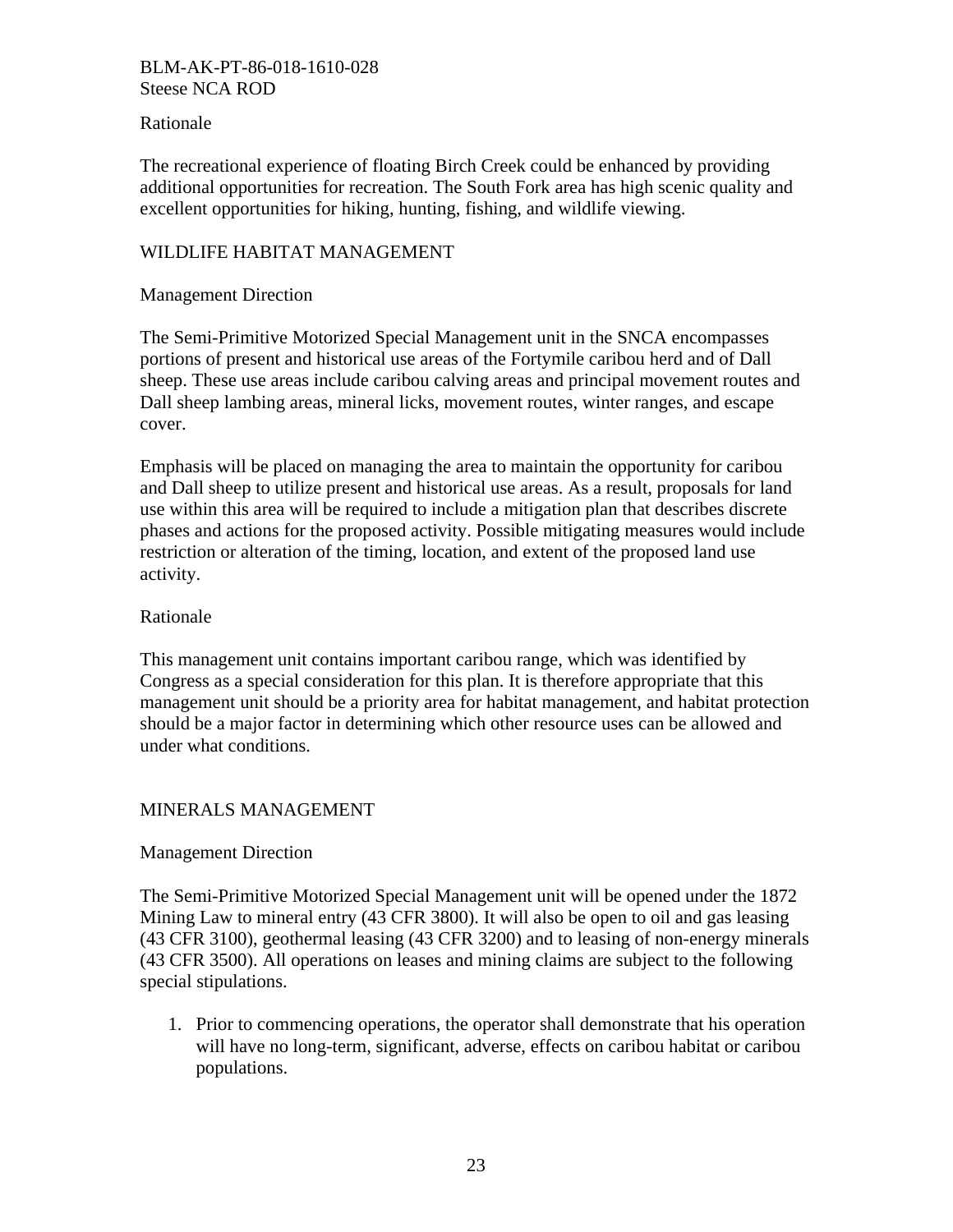2. Seasonal restrictions will be imposed between May 1 and June 15, or between August 15 and September 30, if the operation will interfere with caribou calving or caribou migration.

## Rationale

This management unit contains areas of high mineral potential. It also contains important caribou range, which is required by ANILCA to be a special consideration in this plan. Mineral development can be allowed to occur in this management unit only if such development has no long-term impacts on caribou.

## VISUAL RESOURCE MANAGEMENT

## Management Direction

This unit will be managed as a VRM Class III area. The objective of this class is to partially retain the character of the landscape. The level of change should be moderate. Management activities may attract attention but should not dominate the view of the casual observer.

Areas of this unit that are determined to be within the critical viewshed for the NWR will be managed by VRM Class II objectives. These areas will be defined on 1: 63,360 scale topographic maps within one year of approval of this plan.

## Rationale

Resource uses which might require some changes to the landscape will be allowed in this unit. A Class III designation will permit some changes while still retaining most of the existing scenic quality.

## **Prescription for Semi-Primitive Motorized Management Unit**

## RECREATION MANAGEMENT

Management Direction

This management unit will be managed to maintain a semi-primitive motorized ROS classification. Use of off-road vehicles under 1,500 pounds GVW will be allowed.

A minimum of 12 miles of trail and one cabin are proposed.

## Rationale

Opportunities for hunting, hiking, wildlife viewing, and other recreational activities exist in this management unit. A Semi-Primitive Motorized ROS classification will allow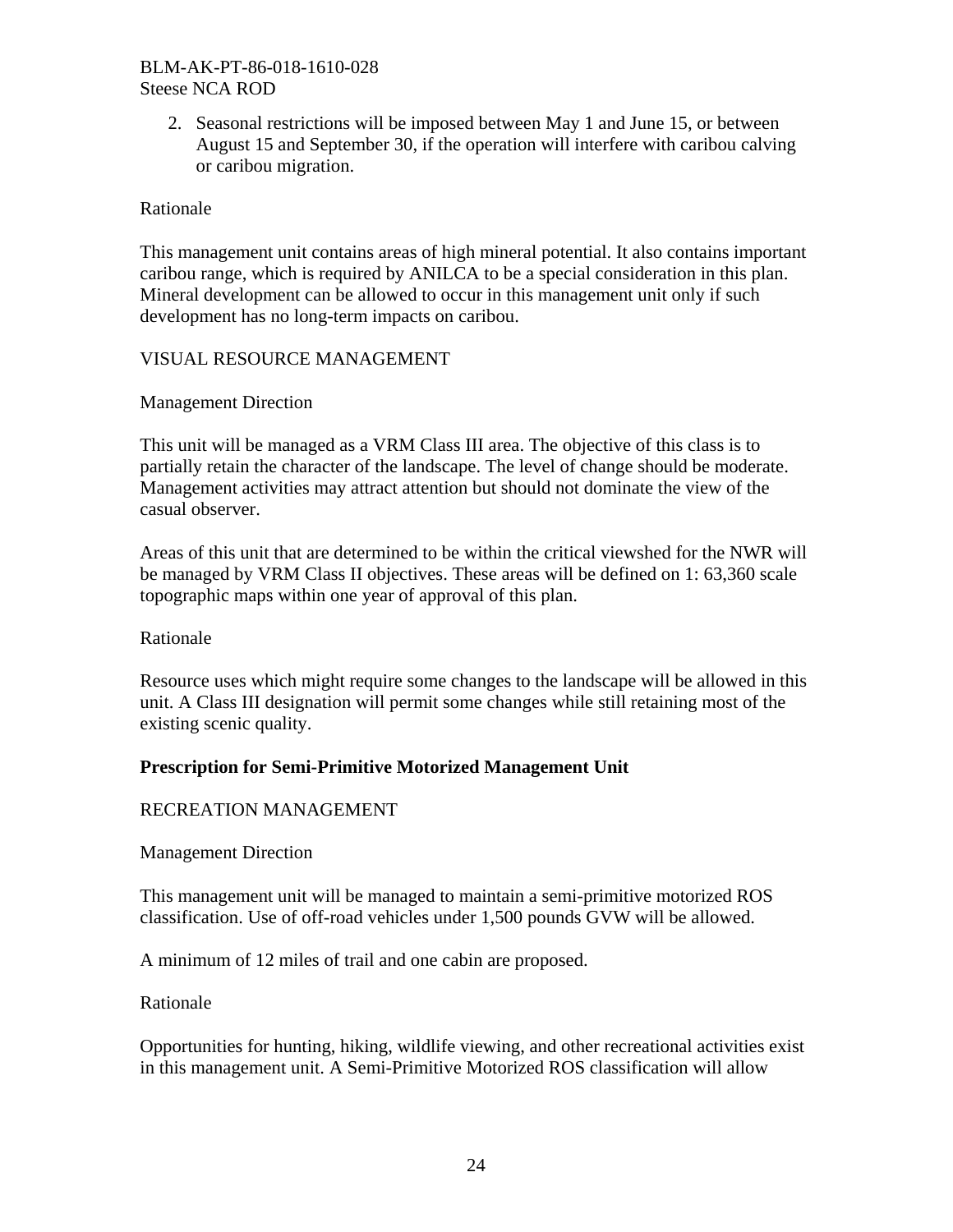motorized access for these activities, making them available to a wide range of users. No significant resource impacts or user conflicts are expected to result from these activities.

MINERALS MANAGEMENT Management Direction

This management unit will be opened to entry under the 1872 Mining Law. It will also be opened to oil and gas leasing (43 CFR. 3100), geothermal leasing (43 CFR 3200), and the leasing of non-energy minerals (43 CFR 3500). All leasing will be under standard stipulations.

Rationale

This area contains existing placer gold mines and shows potential for other types of mineral development. Mineral development is compatible with other resource uses proposed for this area, and standard stipulations will be adequate to protect known resource values

VISUAL RESOURCE MANAGEMENT Management Direction

This unit will be managed as a VRM Class III area. The objective of this class is to partially retain the character of the landscape. The level of change should be moderate. Management activities may attract attention but should not dominate the view of the casual observer.

Areas of this unit that are determined to be within the critical viewshed for the NWR will be managed by VRM Class II objectives. These areas will be defined on 1:63,360 scale topographic maps within one year of approval of this plan.

Rationale

Resource uses which might require some changes to the landscape would be allowed in this unit. A Class III designation will permit some changes, while still retaining most of the existing scenic quality.

## **Prescription for Research Natural Areas**

Management Direction

Two Research Natural Areas (RNAs) will be designated. One RNA, on Mount Prindle, includes 2,800 acres in the SNCA, and the other encompasses the 160-acre Big Windy Hot Springs withdrawal. Locations and boundaries are shown on the "Proposed Plan" map. With the exception of hiking trails, no surface disturbing activities will be allowed, except permitted research projects. These areas will be closed to off-road vehicles and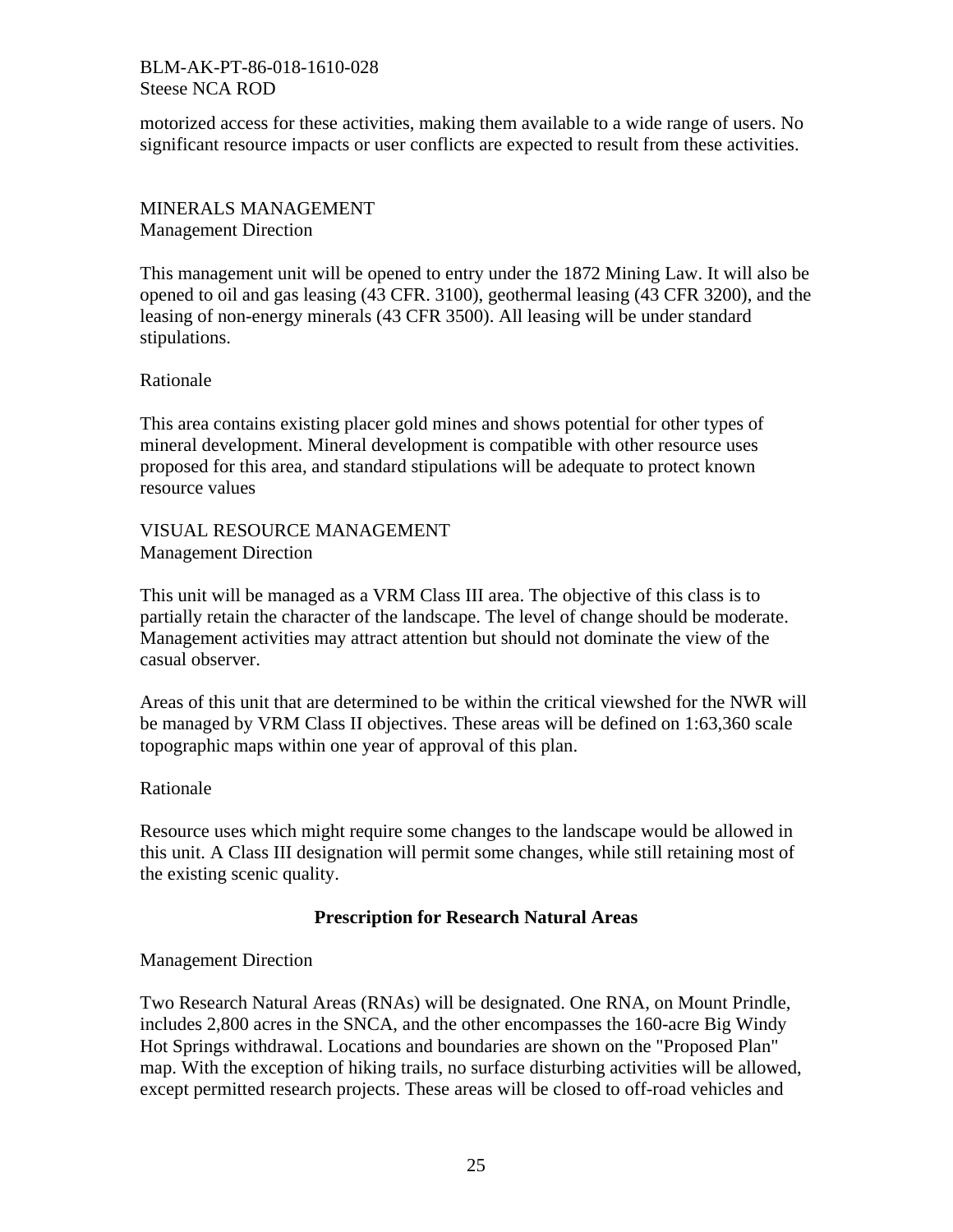camping to avoid disturbing research projects. Natural processes, including wildfire, will be allowed to continue with as little interference as possible. Primitive campsites could be established outside the RNA boundaries. Access into the RNA can then be gained through developed trails and helispots, which will be improved. Hiking, hunting, and nature appreciation will be allowed.

All Research Natural Areas will remain closed to mineral entry and all types of mineral leasing.

An establishment report, which describes the values within an RNA and details use restrictions, will be written for each RNA. This work is already underway.

## Rationale

The establishment of Research Natural Areas is part of the Ecological Reserve System, an interagency program for establishing areas which are useful for scientific research. These areas were selected because they contain typical representations of ecosystems or unusual natural features.

## **Description of Fire Management (maybe superceded by the Statewide Fire Amendment completed in 2005)**

Fire will be managed according to the standards established in the Alaska Interagency Fire Management Plan: Upper Yukon-Tanana Planning Area. Fire management will enhance primitive and semi-primitive recreation values by maintaining vegetative and visual diversity and increasing wildlife habitat quality. The areas in which particular options will be applied are identified in the Fire Management Plan and any inhabited cabins will be designated as Critical Protection Sites and will receive first priority for fire suppression. Other cabins, structures, and historic cabins have been designated to receive protection.

Fuels management and other strategies will be used to reduce the wildfire hazard to structures which require fire protection.

The level of fire suppression will be that necessary to protect life, property, and historical cabins and to prevent escape of fire to areas requiring a higher level of fire suppression. There are no areas within the SNCA where fire suppression is required to protect natural resource values. If increasing amounts of recreational or other uses mandate an increased level of fire protection, the level of suppression for any area can be changed. The Fire Management Plan is subject to annual review and modification.

Prescribed burning will be used to break up large areas of continuous fuels, improve wildlife habitat, and increase vegetative diversity. Prior to any prescribed burn, the area will be thoroughly investigated to identify any inhabited or historical cabins, other structures, or other critical protection sites, and appropriate measures would be taken to protect them from fire.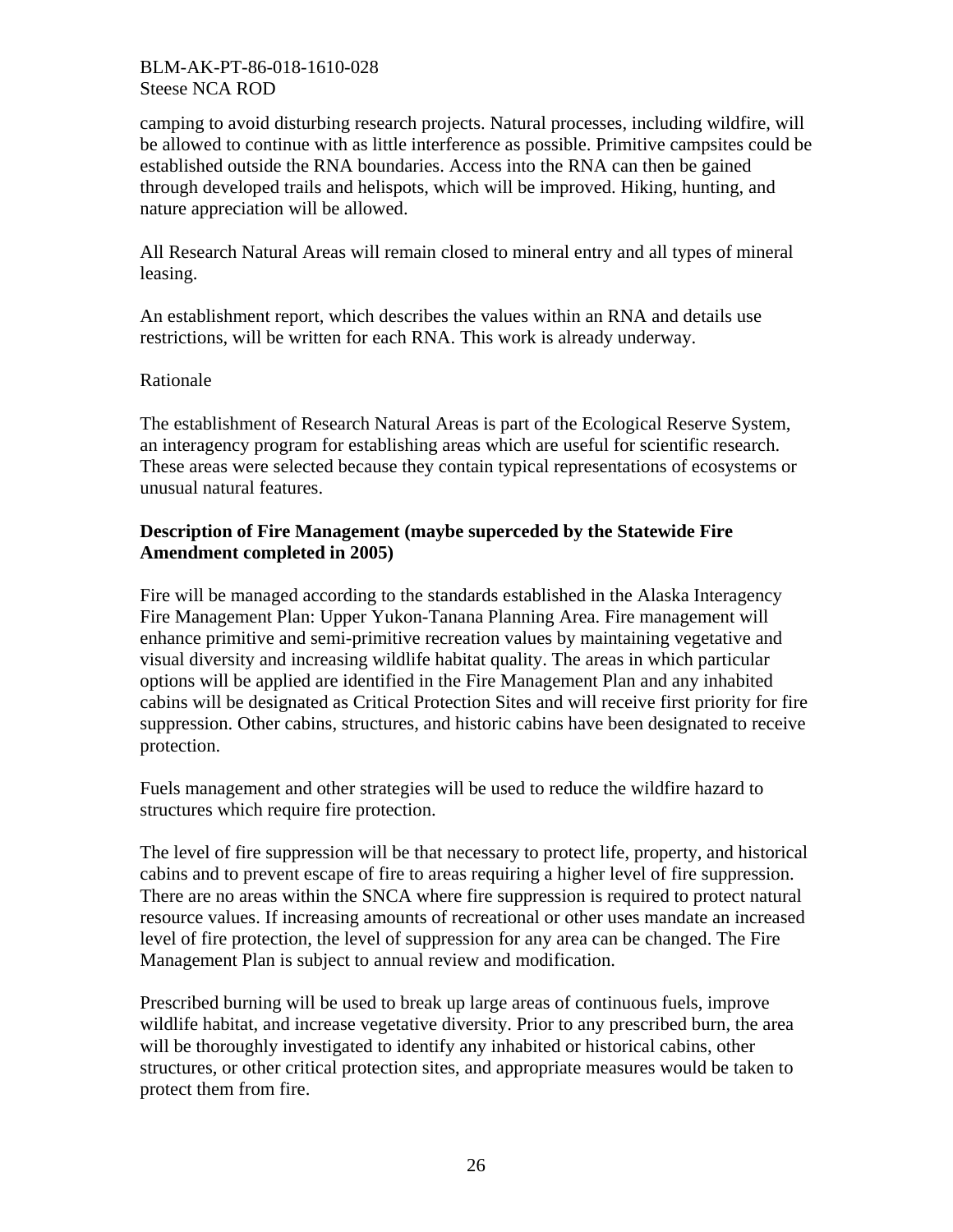## AREAS OF CRITICAL ENVIRONMENTAL CONCERN AND OTHER PLAN **ELEMENTS**

The purpose of this section is to deal with Areas of Critical Environmental Concern and coal leasing, two planning elements which are given special prominence in Bureau planning policy and regulations.

ACEC DESIGNATIONS: ACEC designations are used to protect and prevent irreparable damage to important historical , cultural, or scenic values, fish and wildlife resources, or other natural hazards. No such designations are deemed necessary in the SNCA. No natural hazards, beyond the usual hazards associated with traveling in remote areas, were identified. Scenic values, fish and wildlife resources, and other important resource values were identified, but they can be adequately protected by the management prescriptions in this plan and by standard BLM procedures. The additional layer of regulation provided by designation of an ACEC is not necessary to prevent irreparable damage to these resources.

COAL LEASING. Coal leasing is not proposed in this plan and therefore is not addressed here.

## **SUPPORT**

Support activities are actions necessary to aid in implementation of the plan or to facilitate the type of resource management identified in the plan. Such actions may be entirely within the authority of BLM, or they may involve other agencies, groups, or state and local governments.

## Realty Actions

The BLM realty program will be needed to provide support to a number of other activities.

In order to open lands to mineral entry or mineral leasing, a Public Land Order will have to be written to revoke or modify the existing withdrawals.

The Bureau will have to process applications for rights-of-way for roads, trails, or pipelines which may be developed for access to mineral claims or leases, access for public recreation, or other purposes. In the case of applications from individuals, costs of processing may be recovered from the applicant. Applications from the State of Alaska for public roads would generally be processed at the expense of the federal government.

The Bureau will work cooperatively with the State of Alaska to identify all right-of-way claims made pursuant to Revised Statute 2477 within the SNCA boundaries for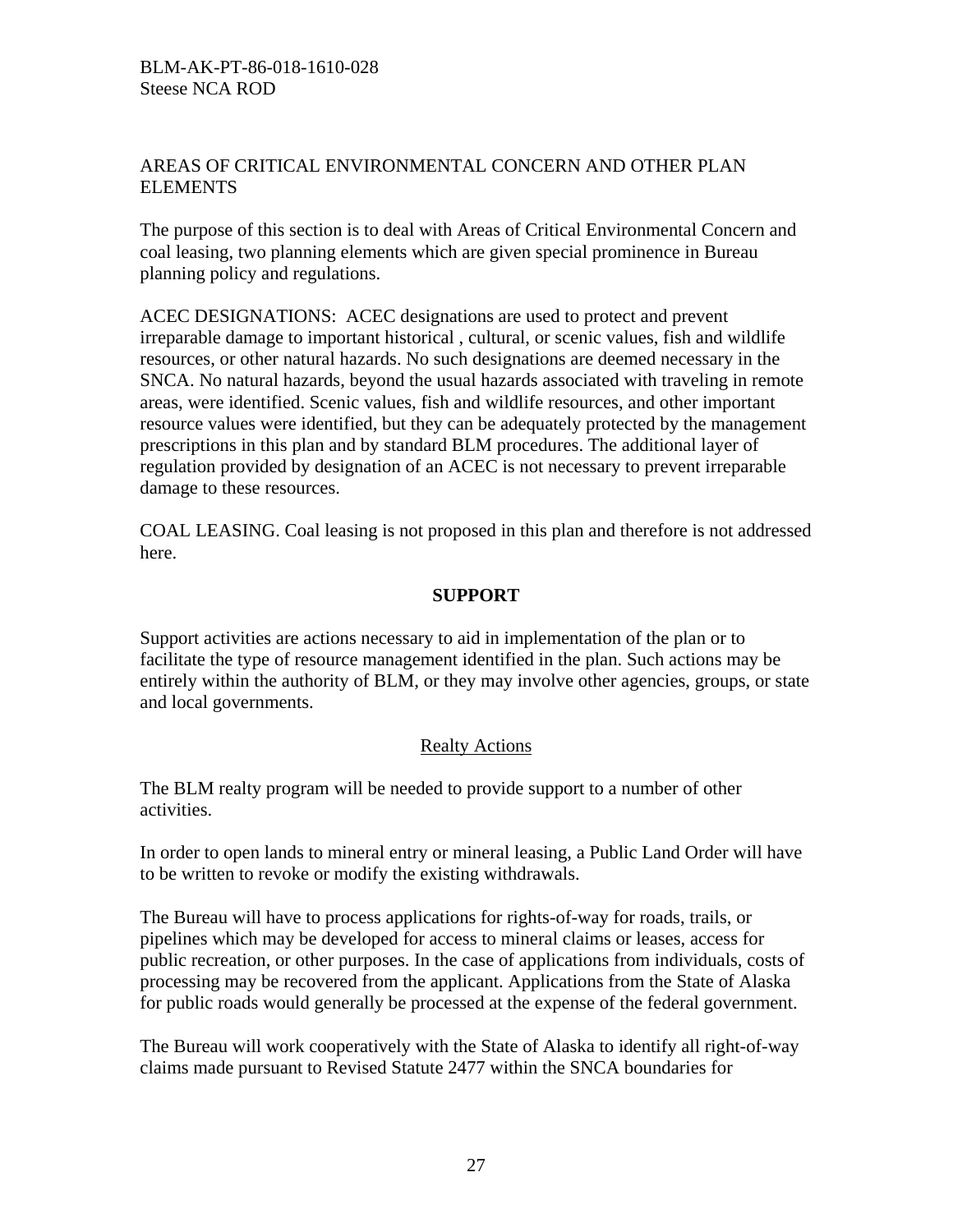administrative purposes only. The validity of such claims can only be determined in a court of competent jurisdiction.

The BLM proposes to cooperate with the state of Alaska and with other federal agencies in the preparation of an analysis of transportation needs involving the respective State and federal transportation and land managing agencies. The analysis would address the existing and future access needs and propose how best these needs could be met. It would also identify where access routes presently exist and which ones, if any, are duplicative.

## Intergovernmental Cooperation

Sharing of information with other resource management agencies and cooperative efforts in inventory, monitoring, research, studies, and enforcement are essential to the successful implementation of this plan. Some of the principal agencies with which the Bureau cooperates are as follows:

| <b>Agency</b>                           | <b>Focus of Cooperation</b>              |
|-----------------------------------------|------------------------------------------|
| Alaska Department of Fish and Game      | Inventory, monitoring, study, and        |
|                                         | management of threatened or endangered   |
| U.S. Fish and Wildlife Service –        | and other species and their habitats;    |
| <b>Endangered Species Office</b>        | monitoring and evaluation of impacts of  |
|                                         | land uses on wildlife; and monitoring of |
|                                         | human use of wildlife resources          |
| Alaska Department of Environmental      | Monitoring water quality; enforcement of |
| Conservation                            | water quality standards                  |
| Alaska Department of Natural Resources, | Assessment of mineral potential          |
| Division of Mining, and Division of     |                                          |
| Geologic and Geophysical Surveys        |                                          |
| Alaska Department of Natural Resources, | Coordination of Management on adjacent   |
| Division of Parks                       | lands                                    |
| U.S. Bureau of Mines                    |                                          |
| U.S. Fish and Wildlife Service          |                                          |
| U.S. Geological Survey                  |                                          |

# CONSISTENCY DETERMINATION

The SNCA is not included in lands covered by an existing federal, State, or local land use plan. However, land use planning for adjacent lands is in progress, and an effort has been made to coordinate this plan with the plans of adjacent land managers.

The North Steese is bordered on the north by the Yukon Flats National Wildlife Refuge, administered by the U. S. Fish and Wildlife Service. A land use plan for the refuge is currently being developed. In the absence of a completed and approved plan, consistency with USFWS programs and policies has been addressed in this plan. The comments and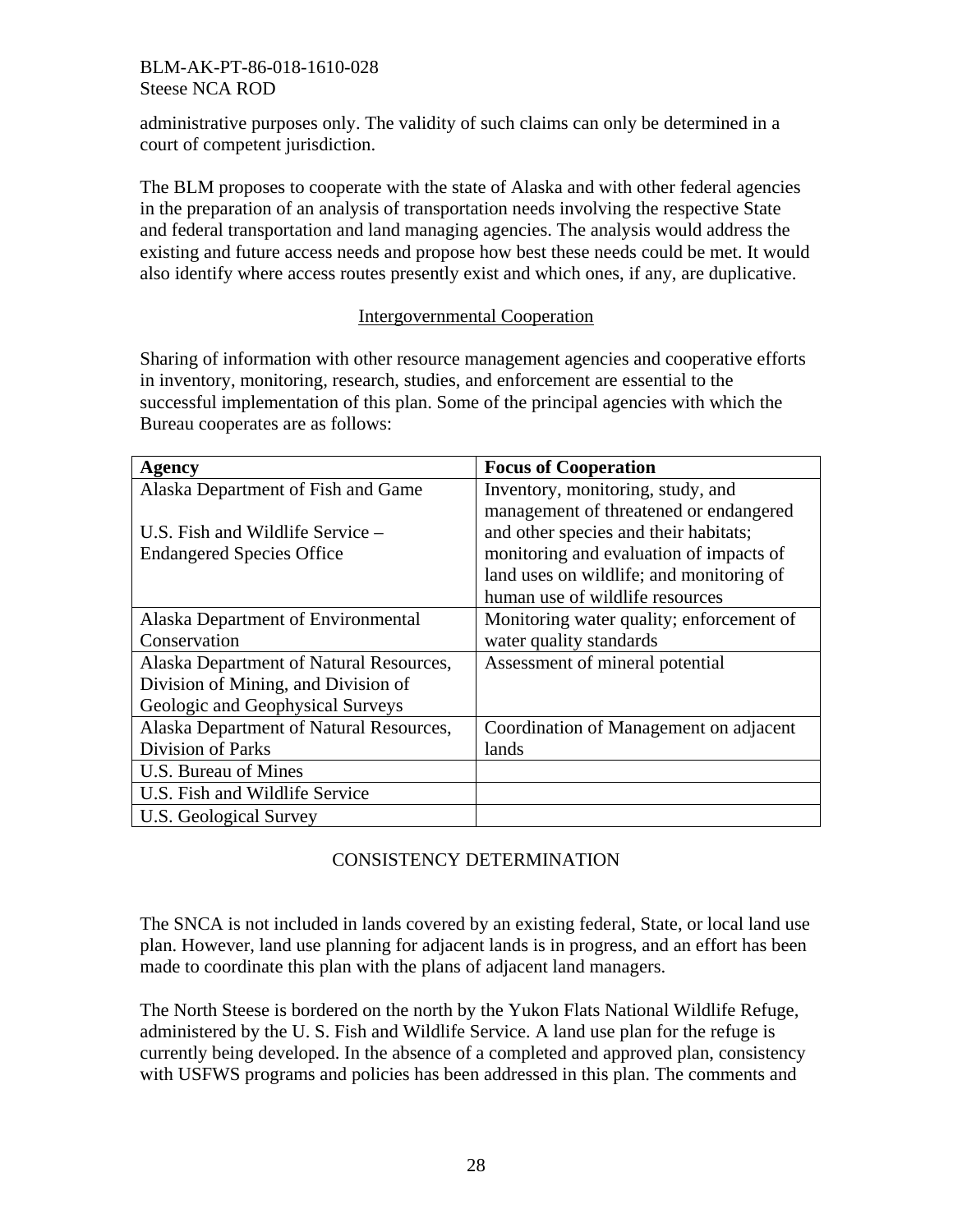the way in which they have been addressed can be found in Chapter V of the Environmental Impact statement, Response to Public Comment.

The South Steese is bordered on the east by the Yukon-Charley Rivers National preserve, which is administered by the National Park Service. A draft general management plan has been prepared for the Preserve possible inconsistencies between the draft general management plan and. the Draft map for SNCA were identified in a letter from NPS. Changes have been made in this plan to resolve significant conflicts. This matter is addressed in detail in the response to the NPS letter in Chapter V of the EIS.

Much of the SNCA is surrounded by lands belonging to the State of Alaska. Some of these lands are covered by the Tanana Basin Area Plan. There are no apparent conflicts between the State's plan and the approved plan for the SNCA.

Consistency with State programs and. policies has been addressed by responding to the comments submitted by the State of Alaska on the Draft PMP/EIS. These comments and how they were addressed are printed in Chapter V of the EIS. Also, in accordance with 43 CFR 1610.3-2(e), a copy of this proposed plan has been submitted to the Governor of Alaska for a consistency review. As a result of that review, changes have been made to ensure that the plan is consistent with State plans, policies, and programs.

The North Steese is bordered on the west by the White Mountains National Recreation Area which is also under BLM administration. Land use planning for the SNCA and the WMNRA has been conducted simultaneously by the same planning team to ensure maximum coordination between the two plans.

## IMPLEMENTATION

This section describes the actions which will be required to implement the management, objectives described in this plan. This includes the development, operation, and maintenance of new facilities; increased visitor services; monitoring and evaluation of use; and the increased manpower needs associated with these objectives. Implementation is not a single, discrete action. It is an ongoing process which will continue until this plan is replaced by a new, revised plan.

## Activity Planning

The management objectives established by this plan represent broad scale land use decisions. In many instances, such as in the development of new facilities, more detailed, site-specific planning is required. This level of planning is necessary to determine exact locations of improvements, to explore alternative methods of design and construction, and to provide specific guidance for operations and maintenance, etc. For the purposes of this section, these planning requirements have been identified as additional planning needs.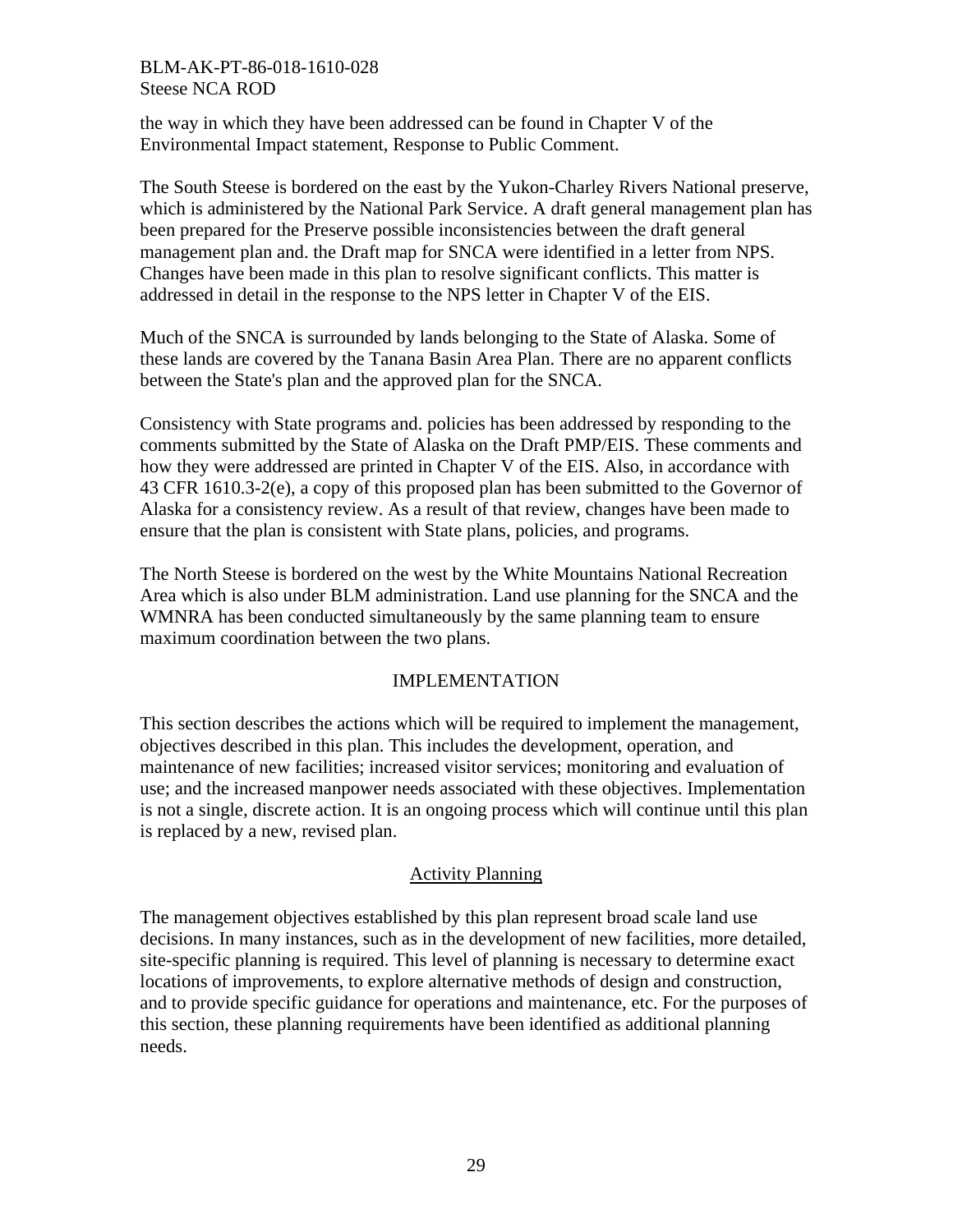Figures on costs are broken down by program. These costs reflect participation and expenditures by the BLM Alaska, State Office, Fairbanks District Office, and Yukon Resource Area.

| <b>Program</b>         | <b>Planning Needs &amp; Objectives</b>           | <b>Completion Time</b> |              |
|------------------------|--------------------------------------------------|------------------------|--------------|
|                        |                                                  | <b>Time</b>            | Cost         |
| Recreation             | Consistent with the recreation                   | 1 year                 | \$45,000     |
|                        | management objectives established                |                        |              |
|                        | throughout this plan, develop a Recreation       |                        |              |
|                        | Activity Management plan to provide              |                        |              |
|                        | specific, detailed locations, timing,            |                        |              |
|                        | methods, and rationale for: a) public            |                        |              |
|                        | information and interpretation, b) remote        |                        |              |
|                        | public use cabin program, c)                     |                        |              |
|                        | campgrounds, trai1heads, boat launches,          |                        |              |
|                        | or other facilities, and d) summer and-          |                        |              |
|                        | winter trails, especially hiking trails          |                        |              |
|                        | associated with Birch Creek.                     |                        |              |
| Recreation             | Develop project plans for layout and             | 3 years                | \$45,000     |
|                        | design of all recreation facilities (priorities) |                        |              |
|                        | for these planning needs are discussed           |                        |              |
|                        | later in this section under construction and     |                        |              |
|                        | maintenance priorities).                         |                        |              |
|                        | TOTAL PROJECT REQUIREMENTS                       | 4 years                | \$90,000     |
| <b>Visual Resource</b> | Viewshed analysis of Birch Creek to              | 1 year                 | \$12,000     |
| Management             | define the critical watershed                    |                        |              |
| Fish and Wildlife      | Prepare Habitat Management Plan                  | 1 year                 | \$9,000      |
|                        | document to specify cooperative                  |                        |              |
|                        | inventory, monitoring, protection and            |                        |              |
|                        | improvement projects and maintenance             |                        |              |
|                        | programs described in management                 |                        |              |
|                        | prescriptions                                    |                        |              |
| Fish and Wildlife      | Yearly implementation of Ongoing                 | Ongoing                | 105,400/year |
|                        | Habitat Management Plan for the life of          |                        | for life of  |
|                        | the plan.                                        |                        | plan         |
| Fire                   | Project plans to describe exact procedures       | 2 years                | \$45,000     |
|                        | for prescribed burns.                            |                        |              |
| <b>Water Resources</b> | Prepare a plan for conducting in-stream          | 3 years                | \$55,000     |
|                        | flow studies on Birch creek to quantify the      |                        |              |
|                        | federal reserved water right.                    |                        |              |
| <b>Water Quality</b>   | Monitor water quality on mainstream of           | Ongoing                | \$8,000      |
| Monitoring             | Birch Creek and on tributary streams to          |                        |              |
|                        | ensure that the goals and objectives of the      |                        |              |
|                        | RMP are met.                                     |                        |              |

# ADDITIONAL PLANNING NEEDS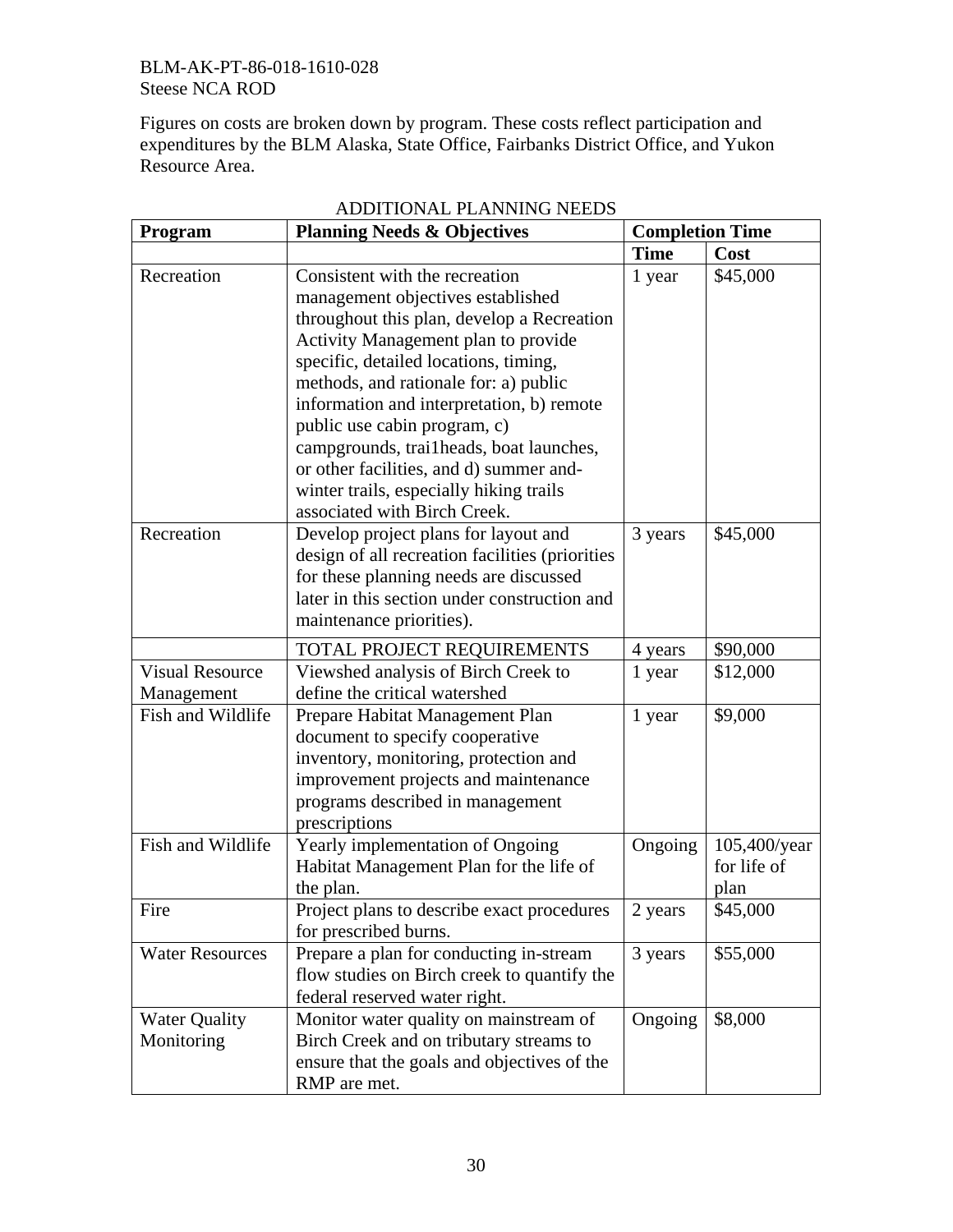## Construction and Maintenance

The following construction work will be necessary to fully implement plan decisions:

| <b>Recreation Facilities</b> | <b>Construction</b> | <b>Maintenance</b> |
|------------------------------|---------------------|--------------------|
| 85 miles of trails           | \$255,000           | $$10,000$ /year    |
| 3 cabins                     | \$60,000            | \$5,000/year       |
| 5 trailheads                 | \$150,000           | $$3,000$ /year     |
| River $access -$             | \$100,000           | $$3,000$ /year     |
| Jump-Off Creek               |                     |                    |
|                              |                     |                    |

#### FIRST PRIORITIES

Jump-off Creek: River access, small campsite Trail development: Sheep Creek/South Fork - 28 miles of trail Trail development: Mount Prindle/Twelve-mile - 18 miles of trail

## SECOND PRIORITIES

Shelters at Sheep Creek/South Fork

Trail development: North Steese snowmachine trail -40 miles of trail.

## THIRD PRIORITIES

Trail development: South Steese snowmachine trail -12 miles of trail Shelter: North Steese snowmachine trail

## Manpower (Resource Protection and Visitor Services)

Many plan decisions can be implemented with existing staff as part of on-going resource management programs in the Yukon Resource Area. Actions which will require a significant increase in staff are described below:

#### **RECREATION**

Additional manpower will be needed to (1) prepare necessary activity and project plans and (2) provide maintenance and visitor services such as public information, monitoring ORV use, etc. This will require the services of a landscape architect (temporary position), a recreation specialist (seasonal), and two recreation technicians (seasonal), at an approximate annual cost of \$54,000.

This manpower will provide for immediate needs. After construction of new facilities, additional manpower may be needed for maintenance and to handle increased visitor use.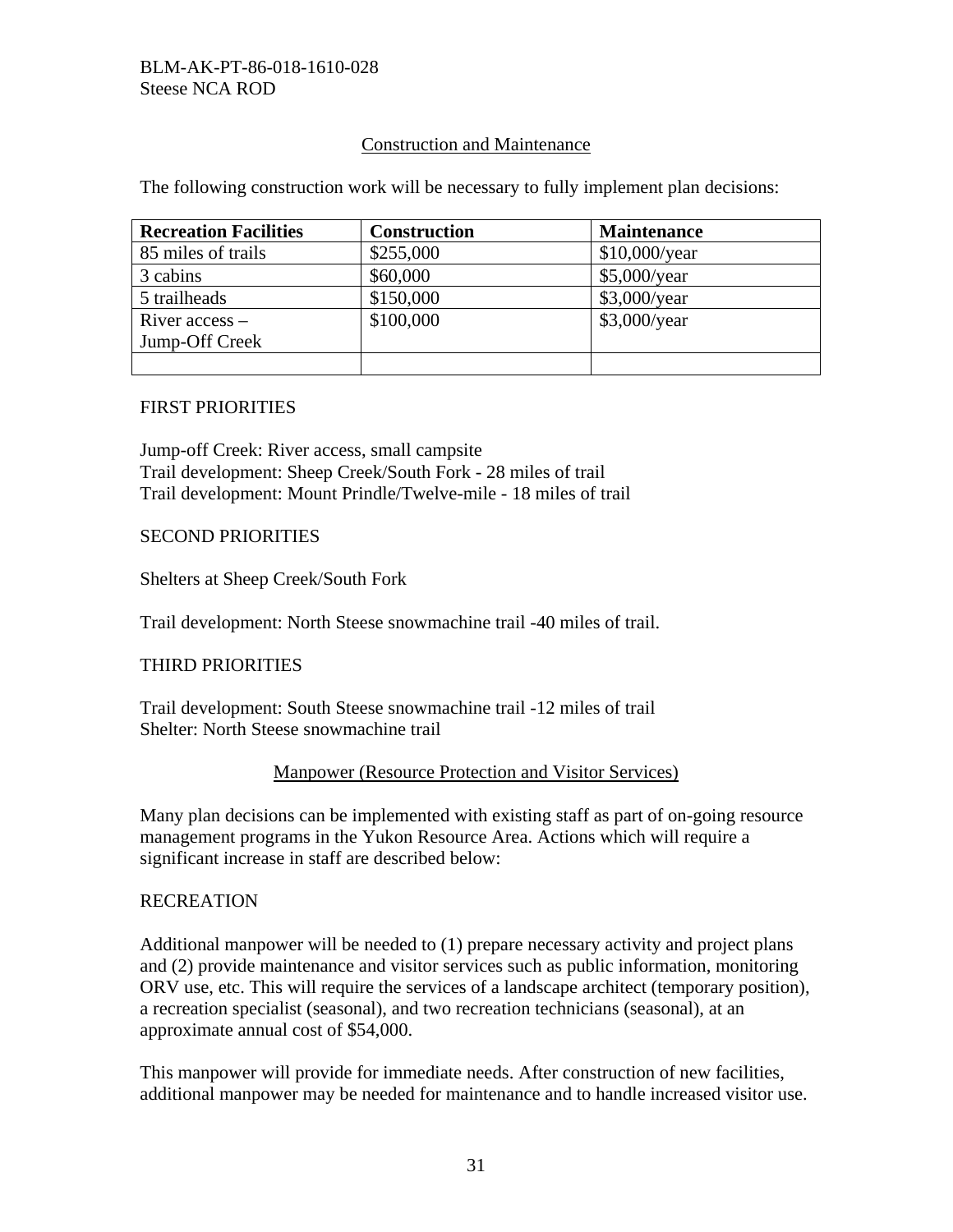## MINERALS

To ensure compliance with approved mining plans of operation or mineral lease requirements, at least three inspections per year should be made of all operations. This will require a, full-time surface protection specialist at a cost of approximately \$40,000 per year and approximately \$7,500 per year for aircraft use.

## WILDLIFE

Additional manpower will be necessary to implement fish and wildlife project work. One seasonal wildlife biologist and one seasonal fisheries biologist will be required for five months each for approximately \$35,000.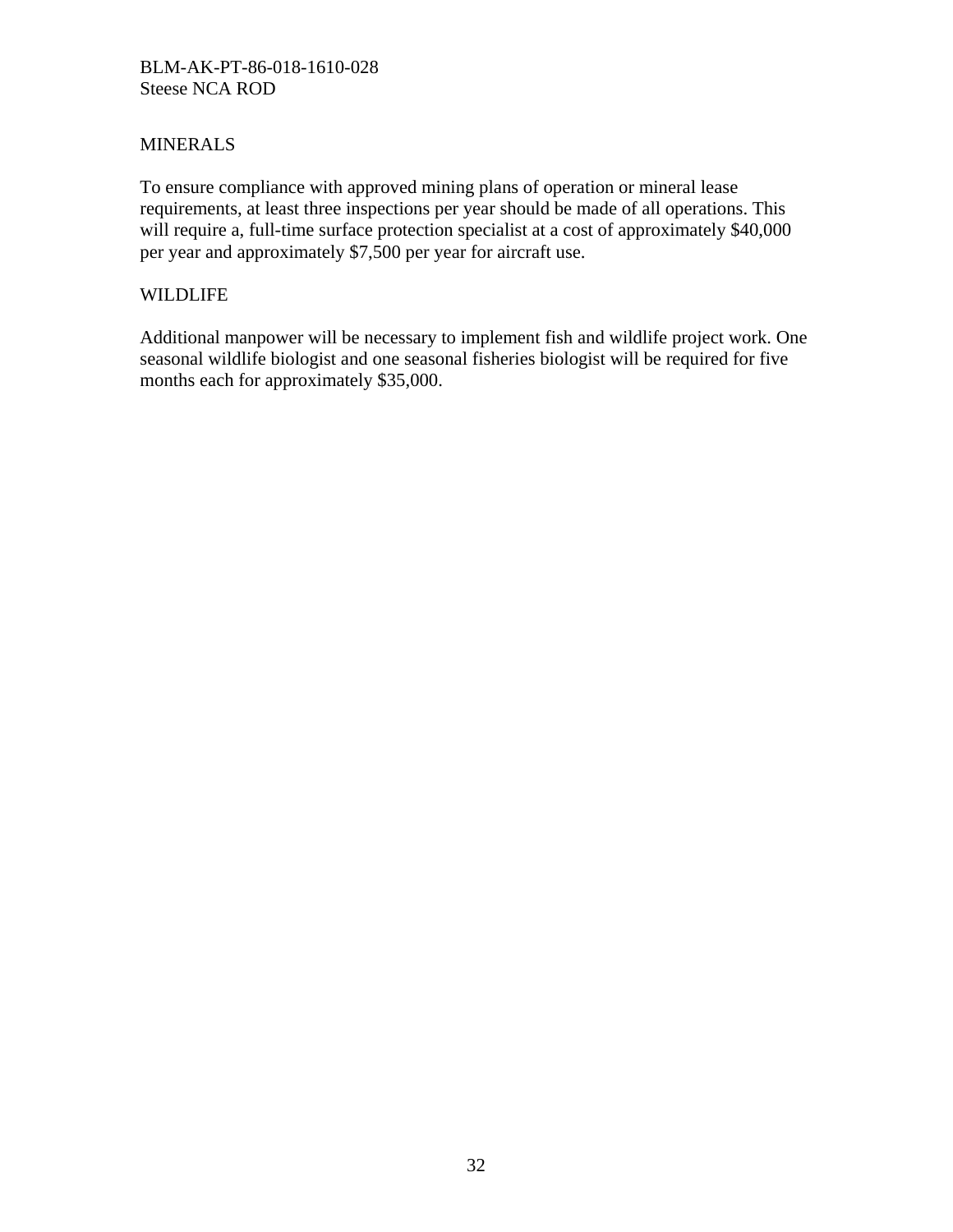## **Monitoring and Evaluation of the RMP**

Monitoring and evaluation provide information about progress toward the goals and objectives established in the plan. They are used to determine the effectiveness of plan decisions and related management prescriptions. Monitoring indicates when amendments or revisions may be necessary.

BLM planning procedures require monitoring and evaluation at least every five years. Because of the national interest in this plan, the high value of existing resources, and the scarcity of information about some of those resources, this plan should be evaluated at least once every three years or whenever a significant change in the management situation occurs.

Every three years, the Yukon Area Manager will be required to evaluate the plan on the basis of the best and most recent information available. He/she will:

- 1. Determine if a multiple use prescription is fulfilling the purpose for which it was designed or if there is a need for amendment or termination of the prescription.
- 2. Determine if predictions of effects and impacts from management actions were accurate as a basis for appropriate management action and for more accurate predictions in future planning.
- 3. Reveal unanticipated and/or unpredicted effects including off-site impacts.
- 4. Determine if mitigative measures are satisfactory and are as effective as predicted.
- 5. Determine if any established threshold levels have been met or exceeded.
- 6. Provide for continuing evaluation of consistency with plans or programs of the state of Alaska and adjacent land managers.
- 7. Provide for continuing comparison of plan benefits versus costs (social, economic, and environmental).
- 8. Determine if new data and/or information have affected the plan, its conclusions, or estimation of effects.
- 9. Determine the rate and degree to which the plan is being implemented in terms of both the decisions that can be implemented without activity planning and those that require activity planning.

The evaluation process will be coordinated with local, State and other Federal interests. The evaluation will become part of the RMP file and will be available for public inspection. Any part of the plan can be amended, whenever a significant change in data or the management situation occurs (Planning Regulations 43 CFR 1610.5-5). Review and amendment procedures require full public involvement under the rules of the National Environmental Protection Act, and the best and most recent information will be used.

In order to effectively perform monitoring and evaluation, more resource data is needed in a number of areas. Resource inventories necessary for effective monitoring are described below. Other inventory, needs may become apparent after implementation of the plan.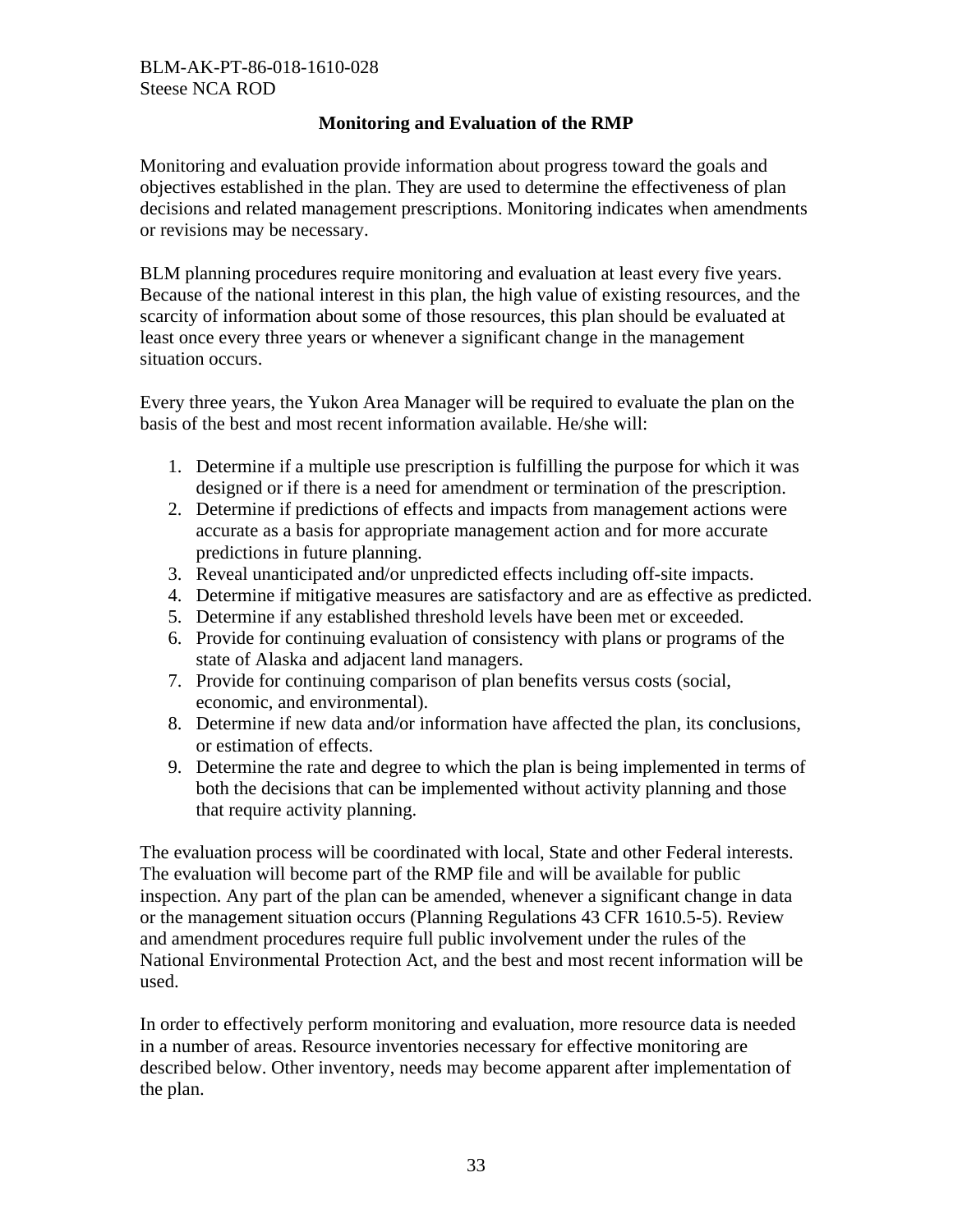## RECREATION

A visitor-use survey will be undertaken to quantify number of users, types of use impacts of use, user needs, and user conflicts. This program will be instituted within two years of plan approval and will continue for the life of the plan. Such information is essential to maintaining a recreation management program which is responsive to public demand.

Existing ORV trails will be mapped, and ORV use will be monitored. This information is needed to determine whether or not resource damage or user conflicts are occurring as a result of ORV use. The program should be instituted within one year of plan approval.

## MINERALS

Mineral assessment of all federal lands within the SNCA is needed to expand the data base with respect to the mineral potential of the Area. The mineral assessment program may include, but would not be limited to, such techniques as side-looking radar imagery, airborne magnetometer surveys, and helicopter-borne core and test drilling. A mineral program consisting of gathering and analyzing rock and chip samples, stream sediment samples, and pan concentrates could be accomplished during a five-year period. The cost of such an effort would be approximately \$915,000 (\$183,000 per year).

The mineral resource assessment program discussed here is in keeping with the intent of Congress as identified in Section 1010 of ANILCA. All proposals for this assessment, whether conducted by public or private groups, would be accomplished in an environmentally sound manner that would prevent any lasting impacts which would appreciably alter the natural character of the SNCA or the biological or ecological systems found in it. Protective restrictions on access and operations during calving, spawning, migration, or other critical periods shall be imposed.

The BLM is working with the State Division of Geological/Geophysical Survey, the Bureau of Mines and the U.S. Geological Survey in an effort to further develop mineral assessments of these and other lands in Alaska. Any proposed study will also receive review and comment by the mineral industry, so that the best utilization of government and private mineral assessment capabilities can be made.

New data generated from the mineral inventory will be incorporated into the three-year evaluation/revision process; and if new land us~ decisions are needed, they will be proposed at that time.

The BLM will cooperate fully with the State in a joint commitment to improve placer mining methods and technologies which will seek ways to achieve water quality standards and retain an economically viable mineral industry. The BLM will accept the opportunity to participate in the State's ongoing placer mining studies and will evaluate and consider the results of such studies and utilize this data when formulating land management decisions.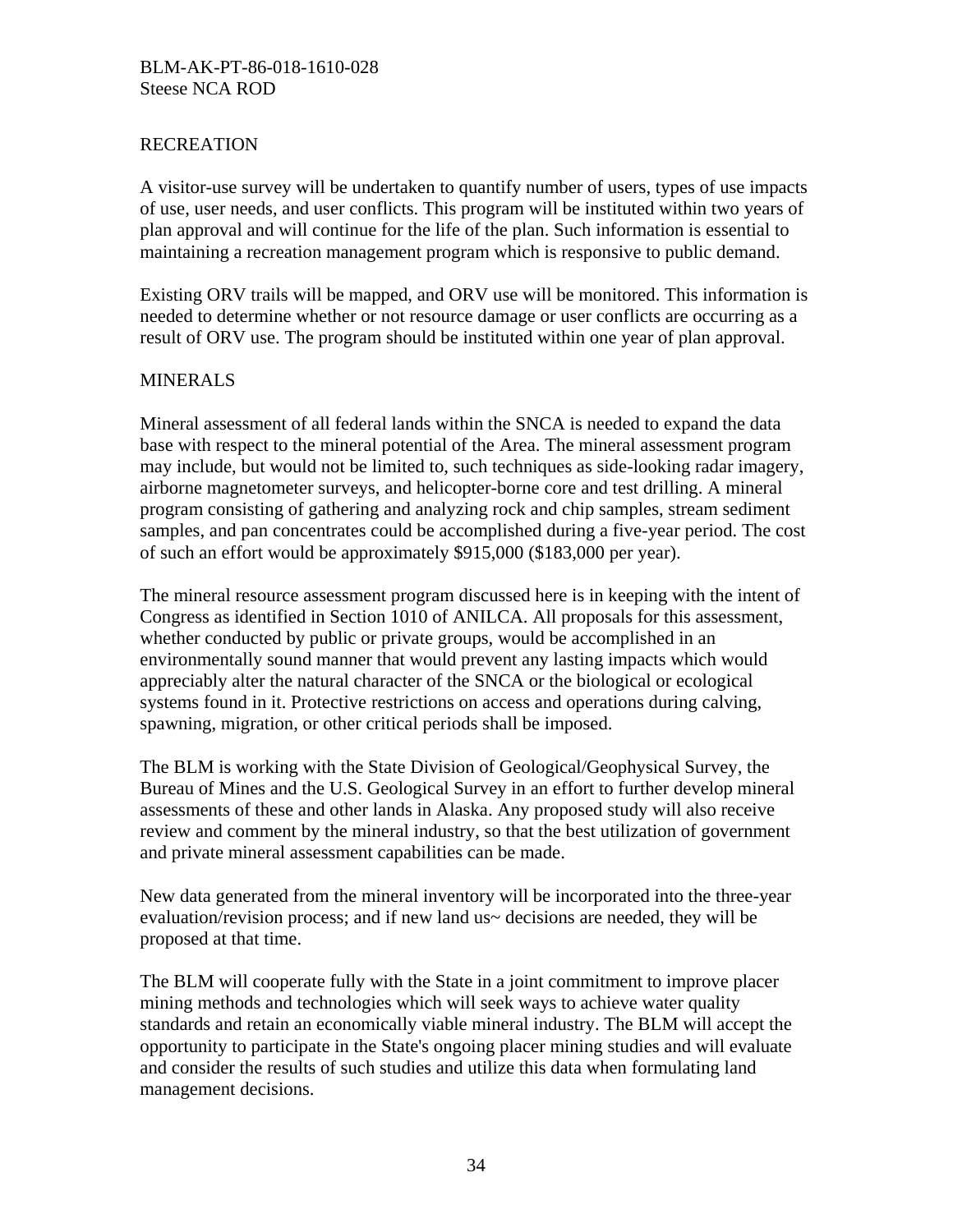## WILDLIFE

Ongoing and additional inventories and monitoring will be conducted, emphasizing identification of crucial use areas, assessment of habitat condition and trends, and assessment of effects of land use activities. Aerial surveys, ground surveys" and biotelemetry will be used.

## FISHERIES

Fisheries inventories will be undertaken on Clums Fork,' Harrington Fork, Sheep Creek, South Fork of Birch Creek, Preacher Creek, and the North Fork of Preacher Creek. This information will be used to evaluate the impacts of development of existing mining claims on those creeks and to formulate appropriate mitigative measures. Inventories will take three years and cost approximately \$50,000

## **SUBSISTENCE**

BLM's data base on subsistence uses on and near federal lands will continue to increase as more studies of subsistence activities are completed for central Alaska by ADF&G/Division of Subsistence and by other organizations and individuals. This information will further aid in developing mitigative measures for future site-specific land use proposals made to BLM

## CORRECTIONS TO FEIS FOR THE STEESE NATIONAL CONSERVATION AREA

## FEIS CORRECTIONS

Page 102, paragraph 6, line 6, add: (Menzie, et al, Open-file Report No. 83~170B).

Page 115, paragraph 4, line 1: Surface water quality in the area is generally good, except for the…

Page 126, paragraph 6, line 3: ...recommended for study by the National Park Service for nomination to the National....

Page 142, paragraph 2, line 6: ... requirements. There are presently 14 operations in various stages of development. Access includes over 20 ...

## EXPANDED BIBLIOGRAPHY

Page 251, line 24, insert:

Menzie, W.O.; Foster, H.L.; Tripp, R.B.; and Yeend, W.E. 1983. Mineral resource assessment of the Circle quadrangle, Alaska: U. S. Geological Survey Open-file Report No. 83-170B, 55 pp.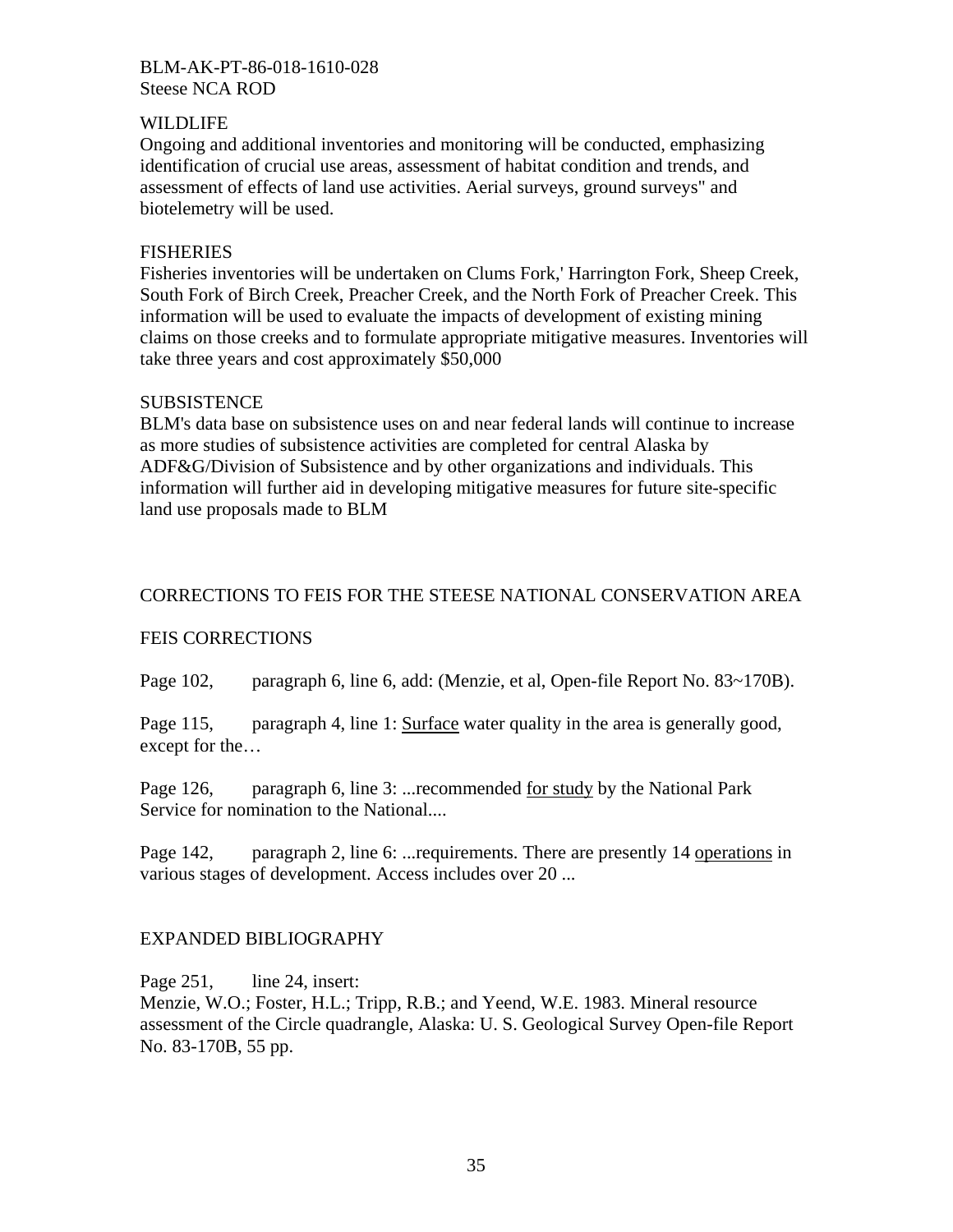Page 252, line 9: After the section entitled "REFERENCES CITED" add, in a section entitled, "WORKS CONSULTED":

Barker, J.C. 1978. Mineral deposits of the Tanana-Yukon uplands -a summary report, U.S. Bureau of Mines Open-file Report 88-98.

Barker, J.C. 1979. A trace element study of the Circle mining district, Alaska: U.S. Bureau of Mines Open-file Report 57-79, 30p.

Barker, J.C. 1981. Coal and. uranium investigations of the Yukon Flats Cenozoic basin: U.S. Bureau of Mines Open-•file Report 140-81, 63 p.

Bergerud, A.T.; Jakimchuk, R.D., and Carruthers, D.R. 1984. The Buffalo of the North: Caribou (Rangifer tarandus) and Human Developments. Arctic 37(1): 7-22.

Burton, P.J., Barker, J.C., Warner, D. In Press. Tin occurrences, Lime Peak pluton, Alaska: U.S. Bureau of Mines Open-file Report, unpublished, 45p.

Cameron, R.D., and Whitten, K.R. 1979. Effects of the Trans-Alaska Pipeline on Caribou Movements. Alaska Department of Fish and Game. Pittman Robertson Project W-17-10 and W-17-11, Progress Report Vol. IV. 36 p.

Cobb, E.R. 1976. Summary of references to mineral occurrences in the Circle quadrangle, Alaska: U.S. Geological Survey Open-file Report 76-633, 66p.

Davis, J.L., Shideler, R.I., and LeResche, R.E. 1978. Fortymile Caribou Herd Studies. Alaska Department of Fish and Game, Pittman Robertson Projects W-17-6 and W-17-7, Final Report, 153p.

Davis, J.L. 1985 (in press). The Reaction of Caribou to Aircraft: A Comparison of Two Herds. In: Proceedings of First North American Caribou Workshop, Whitehorse, Yukon, 1983.

Durtsche, B.M. 1983. Interim Report -Distribution of Caribou in the White Mountains, 1982-1983. Bureau of Land Management Open-file Report, Fairbanks, Alaska, 14p.

Eberlein, G.D., Chapman, R.M., Foster, H.L., and Gassaway, J.S. 1977. Map and table describing known metalliferous and selected nonmetalliferous mineral deposits in central Alaska: U.S. Geological Survey Open-file Report ~o. 77-168D, p.18-25.

Foley, J.Y., Barker, J.E. 1981. Tungsten investigation near VABM Bend, eastern Alaska: U.S. Bureau of Mines Open-file Report 29-81, 24p.